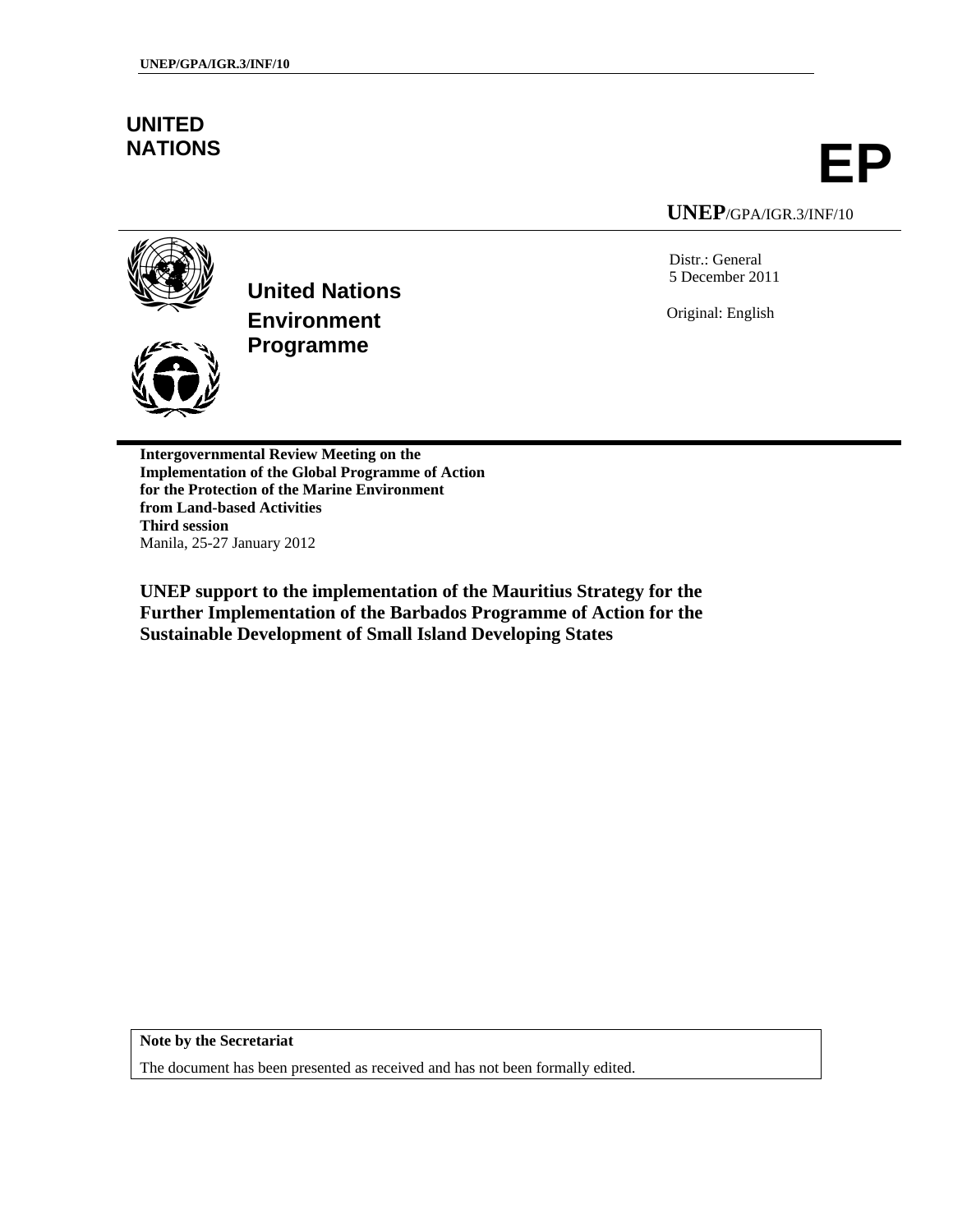# **UNEP support to the implementation of the Mauritius Strategy for the Further Implementation of the Barbados Programme of Action for the Sustainable Development of Small Island Developing States**

## **I. Introduction**

- 1. The role of UNEP, as the United Nations body responsible for the environment, is described in the Barbados Programme of Action for the Sustainable Development of Small Island Developing States (BPoA) as follows: "UNEP, taking into account development perspectives, should continue to provide policy guidance and coordination in the field of environment, including in the implementation of the BPoA". In the Chapter on Coastal and Marine Resources the UNEP Regional Seas Programme and the scheme that later became the Global Programme of Action for the Protection of the Marine Environment from Land-based Activities (GPA), are called to assist small island developing States (SIDS) with the development and implementation of integrated coastal zone management plans, to improve international coordination in that field and to develop strategies to prevent further marine and coastal degradation.
- 2. The Mauritius Strategy calls the programmes and organizations of the United Nations system to continue to have an important role within their respective areas of expertise and mandate in the implementation of the strategy. UNEP supports the implementation of the Mauritius Strategy by providing leadership through the six cross-cutting thematic priorities of its Medium-term Strategy - 2010-2013-, which was endorsed by the UNEP Governing Council/Global Ministerial Environment Forum (GC/GMEF). The six thematic priorities are climate change, disasters and conflicts, ecosystem management, environmental governance, harmful substances and hazardous waste, and resource efficiency –sustainable consumption and production.
- 3. The UNEP GC/GMEF, emphasizing that SIDS are particularly vulnerable to the effects of environmental degradation and that international cooperation towards strengthening their adaptive resilience to address such vulnerability is urgently needed, has explicitly:
- Resolved that the UNEP should continue to give special attention to the least developed countries as well as to landlocked developing countries and SIDS in its programme activities, with a focus on the effective implementation of the Brussels Programme of Action within the mandate of UNEP (decision 22/12 of 2003);
- Decided to strengthen the institutional capacity of SIDS to effectively achieve the sustainable development goals outlined in the Programme of Action through the provision of dedicated technical and financial support (decision 22/13 of 2003);
- Requested the Executive Director to continue strengthening activities by UNEP related to SIDS on a tailored and regional basis and further to rationalize delivery by UNEP in the Pacific, the Atlantic, the Indian Ocean, the South China Seas and the Caribbean region, using the network of UNEP regional offices, regional seas programmes, conventions and action plans and partners to the greatest extent possible (decision 23/5 of 2005).
- Requested the Executive Director to ensure that the activities which UNEP undertakes in relation to SIDS contribute to the implementation of the Mauritius Strategy (decision 23/5 of 2005);
- Requested the Executive Director to further enhance UNEP activities on SIDS with a view to identifying further efforts, including any institutional arrangements, taking fully into account operative paragraph 8 of United Nations General Assembly resolution 61/196, to mainstream the Mauritius Strategy into the work of UNEP (decision 24/6 of 2007);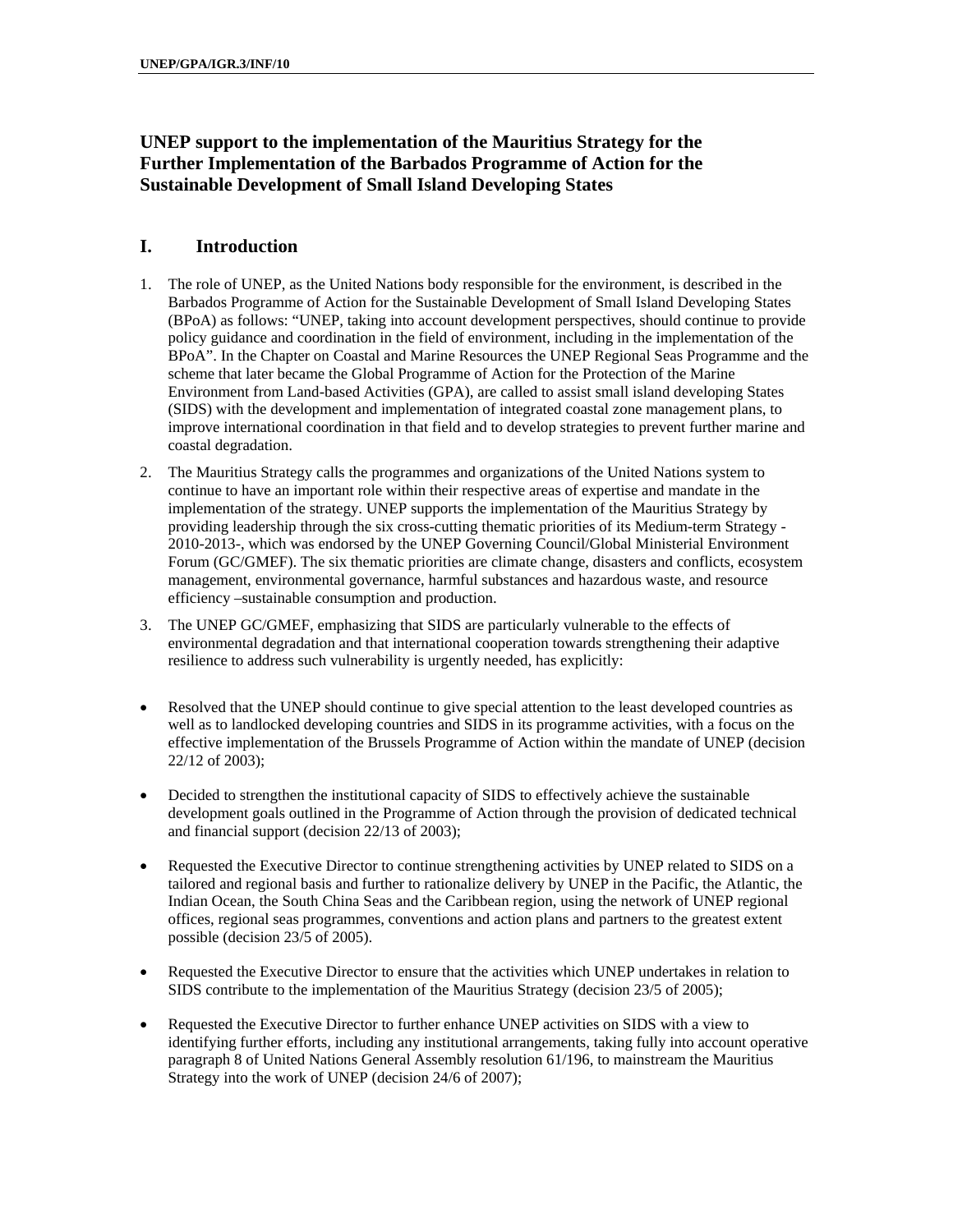- Requested the Executive Director to enhance UNEP's efforts to address the issue of adaptation to the impacts of climate change in SIDS and low lying coastal States and to strengthen the UNEP's links with the United Nations Framework Convention on Climate Change and other relevant bodies (decision 24/6 of 2007);
- Urged Governments to achieve the long-term conservation, management and sustainable use of marine resources and coastal habitats through the appropriate application of the precautionary and ecosystem approaches, and to implement long-term strategies in meeting internationally agreed sustainable development goals, including those contained in the United Nations Millennium Declaration and those in the Mauritius Strategy that are related to the marine environment, and in so doing strengthen global partnerships for development (decision SS.XI/7 of 2010).
- 4. The present document is based on the report submitted to UNDESA as UNEP's contribution to the Report of the Secretary General to the High level 5- year Review of Progress made in Addressing Vulnerabilities of SIDS through Implementation of the Mauritius Strategy for Further Implementation of the Barbados Programme of Action, which took place within the 65<sup>th</sup> session of the UN General Assembly in September 2010 (Mauritius  $+ 5$ ). It refers to the activities undertaken by UNEP to comply with its mandate as provided by the United Nations General Assembly and relevant intergovernmental decisions on sustainable development, as well as the mandate derived from the UNEP GC/GMEF decisions on SIDS.
- 5. UNEP developed in 2009 a policy paper on Thematic Priority Areas for UNEP's support to the Sustainable Development of SIDS, which responds to the priority actions identified in the Mauritius Strategy, and which is in alignment with UNEP Medium-term Strategy and Bali Strategic Plan for Technology Support and Capacity-building. Taking into consideration its comparative advantage in the areas of freshwater, climate change, disasters and conflicts, biodiversity and harmful substances and hazardous waste, the policy paper suggests that the organization should focus on this subset of the 19 priority areas outlined in the Mauritius Strategy to mainstream it into its programme of work.
- 6. The issues in this paper, through the component on vulnerable people and vulnerable places -including SIDS- of the UNEP Marine and Coastal Strategy, constitute an institution-wide planned, strategic approach to the work of UNEP on SIDS. Curiously enough, the outcome document –the Political Declaration- adopted by the SIDS at the High-level Mauritius + 5 Review Meeting highlights most of the thematic priorities identified by UNEP in its policy paper, as the SIDS priority environmental concerns.
- 7. UNEP´s policy paper emphasizes the fact that economic and social development in SIDS is intrinsically related to poverty eradication and the sustainable management and conservation of the environment and the natural resource base. A whole of country approach to resource and environmental management is critical to reach the internationally agreed goals in SIDS.
- 8. Through its Regional Office in Latin America and the Caribbean (ROLAC), Asia and the Pacific (ROAP), and Africa (ROA), and the UNEP-administered Regional Seas Conventions and Action Plans (i.e., Cartagena Convention for the Protection and Development of the Marine Environment of the Wider Caribbean Region, the Nairobi Convention for the Protection, Management and Development of the Marine and Coastal Environment of the Eastern African Region, and the Abidjan Convention for Cooperation in the Protection and Development of the Marine and Coastal Environment of the West and Central African Region), as well as in collaboration with partners, including those of the UNEP Regional Seas Programme (i.e., the Secretariat of the Pacific Regional Environment Programme (SPREP), the Indian Ocean Commission, etc.), UNEP works with governments, local authorities, the academia, the private sector and other stakeholders to develop and implement cleaner and safer policies and strategies that encourage efficient use of natural resources and reduce risks for humans and the environment. Specific areas of work include:
	- i. Inter-agency cooperation, programme synergy and joint activity;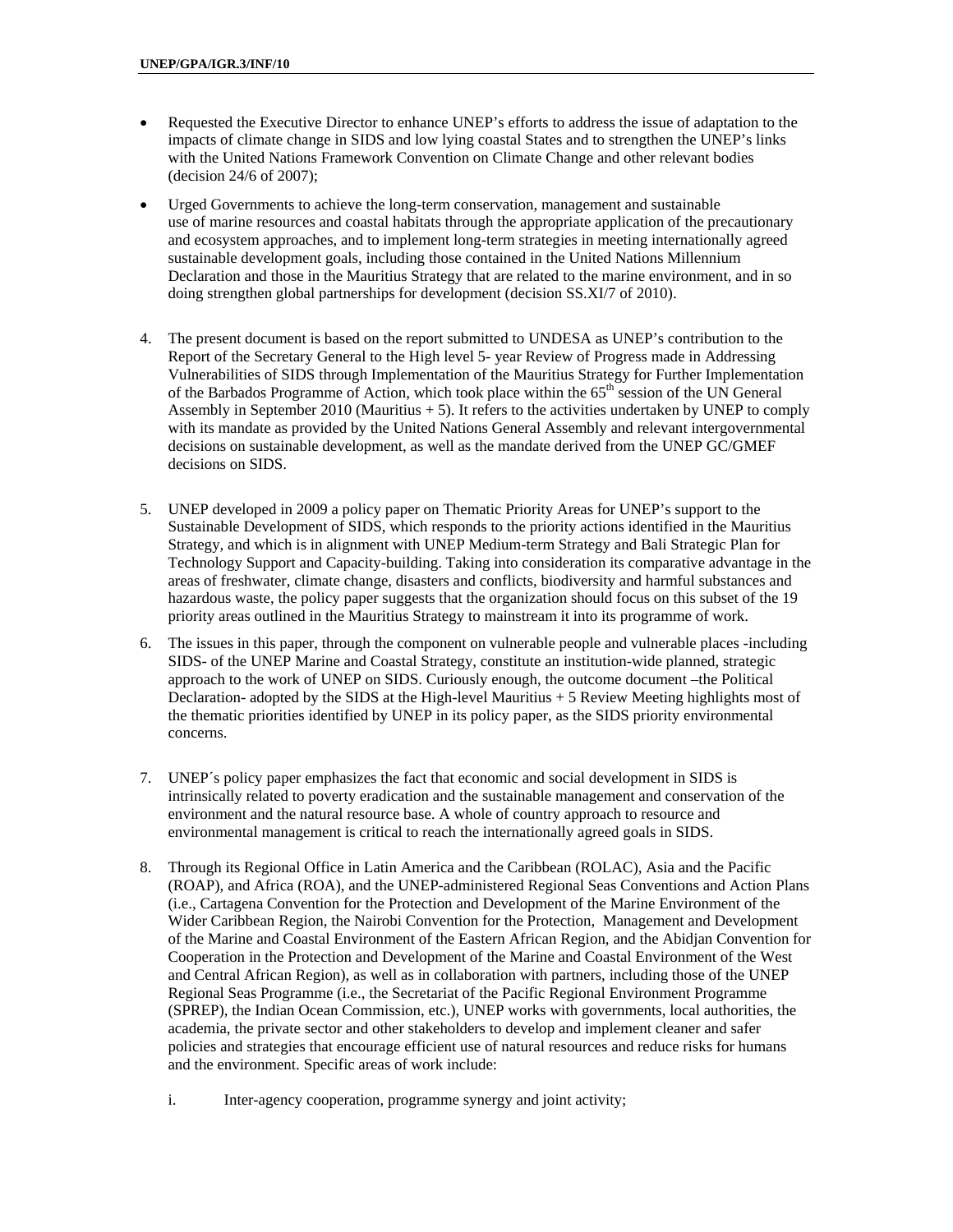- ii. Provision of international platforms to facilitate policy debate, negotiations and decisionmaking;
- iii. Integration of global, regional and national environmental concerns;
- iv. New and innovative approaches to environmental policy making and law;
- v. Support to inter-governmental processes and on multilateral environmental agreements;
- vi. Early warning on impending environmental catastrophes, assessments and rapid responses;
- vii. Public awareness and public participation;
- viii. Strategic planning for environmental management, natural resource conservation and sustainable use;
- ix. Promotion of South-South cooperation, replication of best practices, etc.

## **II. UNEP support to SIDS in the implementation of the Mauritius Strategy according to the thematic areas therein outlined**

9. The present section provides information on UNEP activities, projects and programmes grouped in accordance with the thematic areas outlined in the Mauritius Strategy. In pursuit of the UNEP Bali Strategic Plan on Capacity-building and Technology Support, and the relevant UNEP Governing Council decisions on South-South cooperation, information on South-South cooperation has been added at the end of the section.

#### **A. Climate change and sea-level rise**

(a) Implementation is under way of the global GEF-funded project on coastal resilience to climate change: developing a generalizable method for assessing vulnerability and adaptation of mangroves and associated ecosystems, which includes Fiji. The purpose of the project is to develop a generalizable method and process to develop an effective adaptation strategy that could be adapted to various sites within common ecosystems. The generalizable methodology to be produced will be the first of its kind for mangrove ecosystems. Discussions progress with partners in terms of testing this approach and sharing lessons learned at other sites, i.e., Belize, Madagascar, etc.

(b) In Latin America and the Caribbean (LAC), GEO is supporting governments and institutions to produce data and information on the state of the environment that can be incorporated into local, national, regional and global assessments. GEO assessment methodology has been applied at several levels: regional (GEO-LAC), sub-regional, local, thematic (GEO-Youth, GEO-Health, GEO Climate Change in the Caribbean) and at the ecosystem level (GEO-Amazonia, GEO-Titicaca, and GEO-Brazil Forests). The GEO process has also contributed to the creation and strengthening of a regional network of scientific centres and experts. In many cases, GEO represents the first time scientific and policy experts have come together to draw conclusions on the state of the environment. This has triggered interdisciplinary dialogue –vital in any effort to mainstream environmental issues – and provides the basis for informed decision making.

"Climate Change in the Caribbean and the Challenge of Adaptation" was produced jointly with the Caribbean Community and Common Market (CARICOM) in 2009. It has contributed to the dialogue between policy-makers and the scientific community, in order to prepare a more vigorous climate change programme, maximize opportunities and confront the threats and risks posed by possible climatic changes. The study also highlights climate change trends, in particular their impact on SIDS.

(c) Capacity building is also being provided, in collaboration with the Secretariat of the Regional Environment Programme (SPREP), in Integrated Environmental Assessment (IEA) for the South Pacific to produce a South Pacific Environment Outlook (South Pacific GEO). This assessment focuses on climate change impacts and adaptation, and aims to support national and regional actions set out in the Action Plan for the Implementation of the Pacific Islands Framework for Action on Climate Change 2006-2015. This was complemented by a training activity to build capacities among governmental and scientific institutions in mapping vulnerability to climate change and ecosystem change, and risk reduction at national and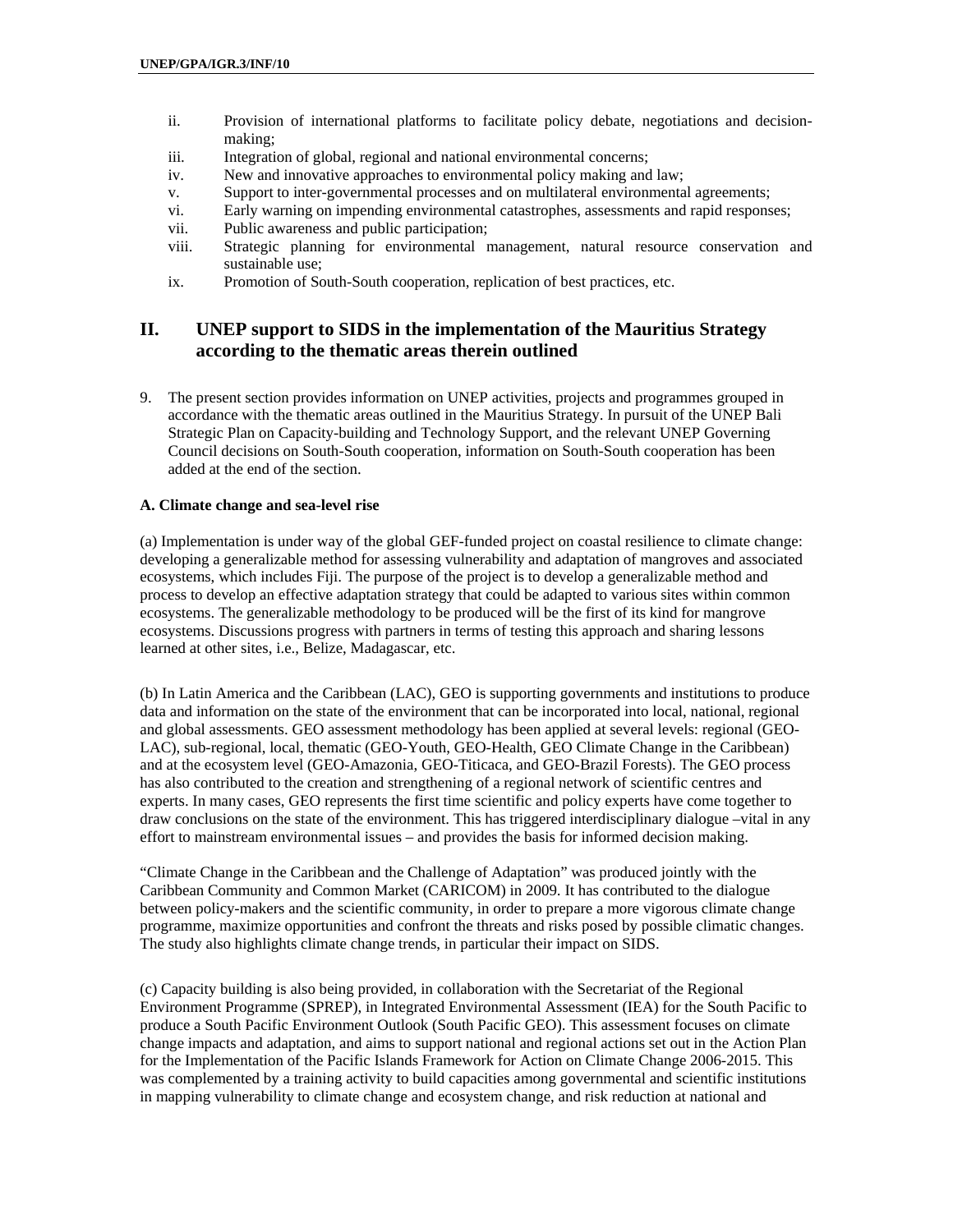regional levels, as a basis for adaptation planning, financing and cost effective preventive actions. In the Asia-Pacific region, GEO activities also include an assessment of freshwater vulnerability to climate change for selected countries of the Pacific, conducted jointly with SOPAC; and the Environment and Climate Change Outlook report for Papua New Guinea.

(d) Support for the development of regional strategies on chlorofluorocarbons (CFCs) has been provided with the primary aim of phasing out CFCs as required under the obligations of the Montreal Protocol on Substances that Deplete the Ozone Layer. Beneficiary SIDS include in the Pacific: Cook Is, Niue, Nauru, Marshall Is, Palau, Solomon Is, Kiribati, Tonga, Vanuatu; in the Caribbean: Antigua and Barbuda, Barbados, Belize, Dominica, Dominican Republic, Grenada, Guyana, Haiti, Jamaica, Saint Lucia, Saint Kitts and Nevis, Saint Vincent and the Grenadines, Suriname, Bahamas; in the Atlantic and Indian Oceans: Cape Verde, Comoros, Madagascar, Mauritius, Sao Tomé and Principe, Seychelles.

(e) Under the project "Climate Change Adaptation and Mitigation in the Tourism Sector: Frameworks, practices and tools for coastal destinations and SIDS", UNEP has also strengthened the capacity of SIDS by improving the climate change awareness of governmental officials responsible for tourism development in SIDS, and the adaptation planning for SIDS since tourism is the main driver of economic development in most of these islands. A first global capacity building seminar for governmental officials from tourism and environment ministries was held in 2008 in Oxford and regional seminars took place in 2009, aiming to build the capacity of the tourism sector, particularly in SIDS, to address the threats, challenges and opportunities of climate change and implement the Davos Declaration and recommendations on Tourism and Climate Change.

(f) Considering essential that developing country Parties should play an active role and have their national and regional positions clearly articulated, defined and defended throughout UNFCCC discussions as regards the negotiations under the Bali Roadmap (process, guidance and direction for a negotiation track to address climate change issues after the first commitment period of the Kyoto Protocol expires in 2012) and that they need to be properly prepared to participate in the relevant discussions, UNEP and the UNFCCC Secretariat organised a series of regional preparatory workshops throughout 2008 and 2009 for negotiators from Least Developed Countries, Asia, the Alliance of Small Island States, Africa and Latin America. The goal was to assist the Parties in articulating and/or refining national and, wherever possible, regional policy positions with regard to specific building blocks of the Bali Roadmap and other items on the climate change agenda. The workshops were attended by participants from 120 countries. Within this framework a Pacific regional climate change consultation and negotiations training for UNFCCC COP15 was held by UNEP in May 2009 in Samoa with the objective to provide an introduction to negotiations training skills for the participants so that they could actively engage in future climate change negotiations. Participating Pacific SIDS were Cook Islands, Micronesia, Fiji, Kiribati, Marshall Islands, Nauru, Niue, Palau, Papua New Guinea, Samoa, Solomon Islands, Tonga, Tuvalu and Vanuatu.

(g) UNFCCC Parties have recognised the importance of promoting adaptive action. The Subsidiary Body for Scientific and Technological Advice recognised that regional centres and networks undertaking work relevant to climate change play an important role in enhancing adaptation and agreed to promote existing networks for impacts, vulnerability and adaptation and encouraged the establishment of new networks. To this end, UNEP, in partnership with key UN and other international organisations proposed a Global Climate Change Adaptation Network. To initiate the process, UNEP convened an International Consultation Meeting in October 2008, hosted by the Government of the Republic of Korea. Participants, including government representatives, experts from Africa, Asia, Latin America and Small Island Developing States, and UN and other partner organisations endorsed the need for the global adaptation network and agreed on its main functions and associated structure.

The Network aims at helping developing countries enhance their key adaptive capacity through supporting governments, communities and other users with knowledge, technology, and capacity building for adaptation policy setting, planning and practices. The three components of the Network are: ground facilities, regional centres and an international support group of technical institutions, supported and complemented by a knowledge management system and regional policy forums. The Network will build on existing networks, institutions, centres and ground facilities. UNEP is facilitating the next steps in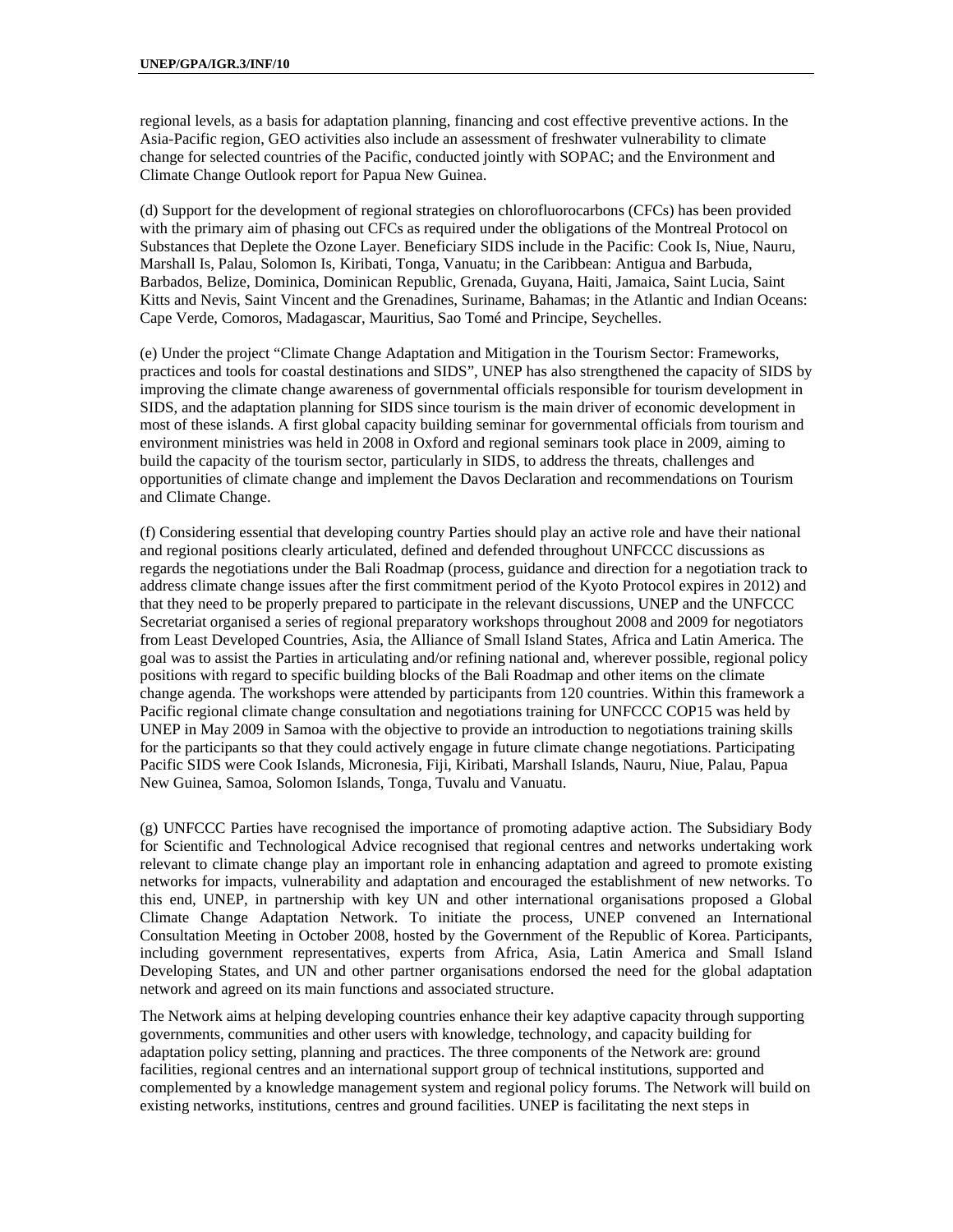establishing the Network by building regional and global consensus and pilot testing the initiative in Africa and the Asia-Pacific region.

(h) The "Many Strong Voices Programme", managed by UNEP-GRID/Arendal, brings together local, national and regional stakeholders in the Arctic and Small Island Developing States to support and build capacity among vulnerable regions and peoples. It helps to collaboratively devise strategic solutions to the challenges of climate change, and to highlight the perspectives of peoples in the two regions.

(i) UNEP Freshwater and Marine Ecosystems Branch in the Division of Environmental Policy Implementation, in cooperation with the Indian Ocean Commission implementing a project with the objective of raising awareness of the fisheries and farming community, agricultural technicians and decision makers in the IOC member states on the impact of climate change on marine and coastal ecosystems, agricultural food production and human health. The main activity consisted of a regional workshop, which took place in early 2010, to raise awareness on the impacts of climate change and the adoption of recommendations for a regional strategy /action plan to enhance food production and measures to address the impacts of climate change.

(j) Through its initial country programme activities in Africa, Asia and Latin America, the UN-REDD Programme (Reducing Emissions from Deforestation and Forest Degradation in Developing Countries -a joint effort by the Food and Agriculture Organization of the United Nations (FAO), the United Nations Development Programme (UNDP) and the United Nations Environment Programme (UNEP), to create a financial value for the carbon stored in forests, offering incentives for developing countries to reduce emissions from forested lands and invest in low-carbon paths to sustainable development) supports the capacity of national governments to prepare and implement national REDD strategies with the active involvement of all stakeholders, including indigenous peoples and other forest-dependent communities. Fourteen countries are currently receiving support to National Programme activities, among them Papua New Guinea and the Solomon Islands.

(k) UNEP's climate change-related outreach activities, which cover SIDS, include:

- running a climate change website with associated web based resources (new media and viral communications) that showcases all of UNEP's climate change activities, as well as UNEP's climate change campaigns, outreach materials and special events;
- developing climate change outreach materials including publications (electronic and hard copy) and audio-visual products, that raise awareness about climate change issues, focusing on issues that highlight UNEP's substantive climate work (e.g. ecosystem-based adaptation, REDD, clean energy, SIDS, etc.), as well as developing specific materials promoting UNEP's climate change work and achievements;
- conducting specific climate change awareness-raising and outreach campaigns and special events like the Billion Tree Campaign, UNite to Combat Climate Change, Seal the Deal! and World Environment Day, as well as campaigns focusing on UNEP's climate change work (along the lines of the UN Works Campaign);
- organising awards programnmes (e.g. Champions of the Earth, Sasakawa and others) with specific categories dedicated to climate change (e.g. Climate Change Champions of the Earth);
- organising press and outreach events (including press releases, media briefings, audiovisual aids, etc.) to launch and promote UNEP publications and events related to climate change;
- promoting carbon neutrality and greening of sports and cultural events (e.g., Olympic Games, FIFA World Cup other sports events, music festivals, world exposition and others) through environmental audits, reviews, advisory services to sport organizations and setting up of an international working group on climate neutral events, particularly sport events;
- developing and implementing educational programmes, including educational assessment reports, research grants and fellowships to fund innovative research on climate change, supporting of student campaigns on climate change, facilitating innovative research on climate change through access to the Online Access to Research in the Environment (OARE), etc.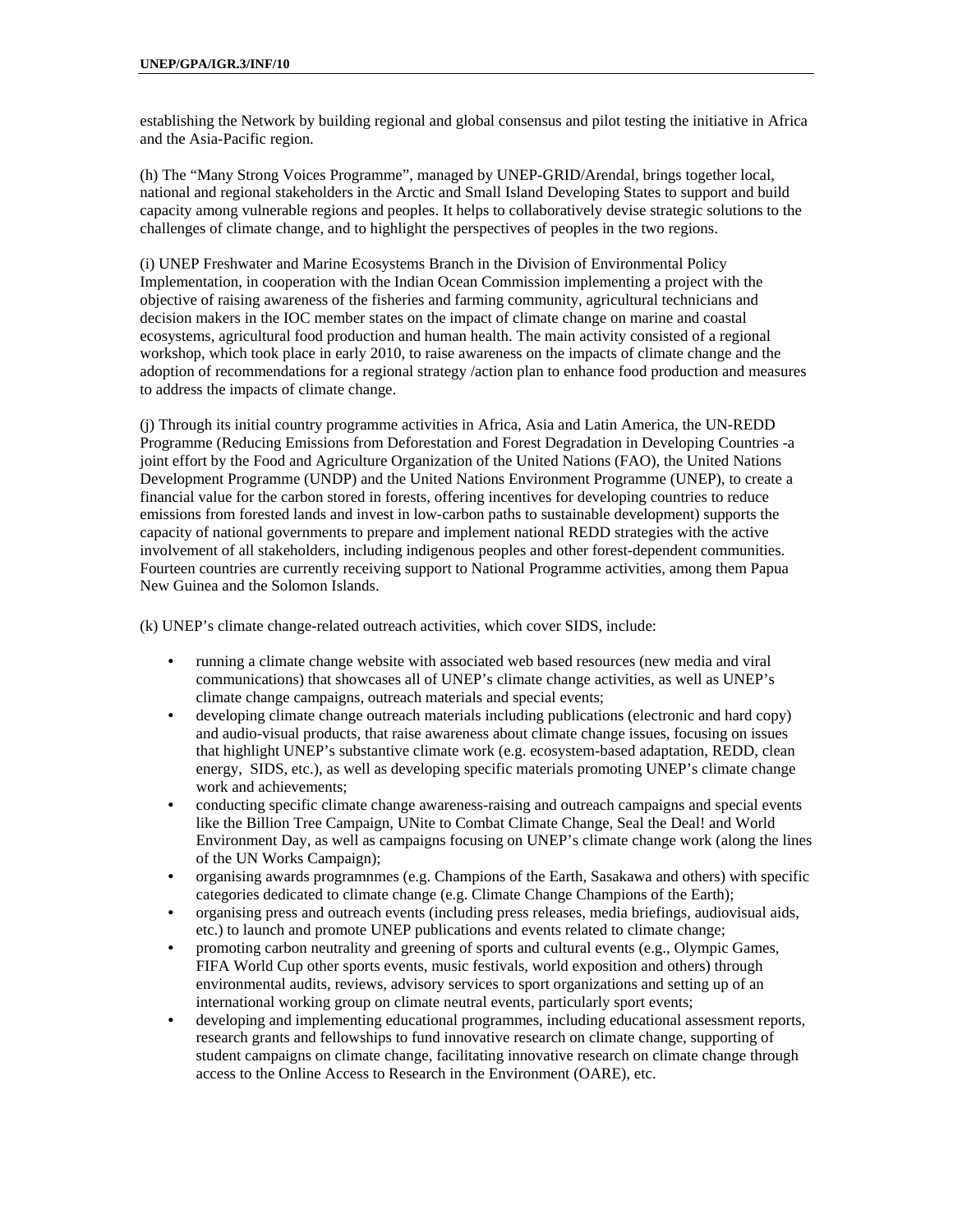#### **B. Natural and environmental disasters**

UNEP has undertaken a number of activities related to natural and environmental disasters, including:

(a) The development of economic incentives for the rural sector to undertake disaster preparedness activities in the Caribbean, jointly with partners such as the Caribbean Disaster Emergency Response Agency (CEDERA), the UN Food and Agriculture Organisation and the Partnership on Sustainable Land Management (PISLM);

(b) Technical assistance to Jamaica to facilitate coastal rehabilitation, development of Palisades Peninsula post Hurricane Ivan, and disaster preparedness. Feasibility Studies have been completed and coastal rehabilitation work was undertaken.

(c) Capacity-building for marine pollution prevention and oil spill response. Five pollution prevention seminars on the ratification and implementation of annex V to the International Convention for the Prevention of Pollution from Ships and a workshop on the development of a regional cooperation mechanism for response to oil spills were conducted in Saint Lucia, Barbados, Dominica, Saint Kitts and Nevis and Antigua and Barbuda. Partners were the International Maritime Organization (IMO) and the Regional Marine Pollution Emergency Information and the Training Centre for the Wider Caribbean. As main impacts of this activity it is worth mentioning facilitated discussions between various groups on current pollution challenges in the region and the threat of emerging issues such as the impact of invasive species to the Wider Caribbean Region; information disseminated to countries of the Wider Caribbean Region to enable them to take action to bring the MARPOL Annex V "Special Area" designation into force; and increased awareness amongst public on the importance of marine environmental protection and the Protocol concerning pollution from land-based sources and activities (LBSA) to the Cartagena Convention.

(d) The development of the "Handbook on Disaster Risk Management for Coastal Tourism Destinations - Responding to Climate Change - A Practical Guide for Decision Makers", which aims at supporting coastal tourism destinations to prepare and respond to climate change related natural disasters. The handbook has been developed in partnership with the Caribbean Alliance for Sustainable Tourism (CAST) and is already proving useful to improve the capacity of coastal tourism destinations in SIDS to deal with disaster risk management.

(e) The implementation of the Haiti Restoration Initiative, a 20 year programme that is being catalysed by UNEP but implemented by Haitians, assisted by a coalition of UN agencies and international partners. The project is designed to be catalytic in nature, with UNEP and other international partners, influencing the national government and international partners to a) integrate ecosystem management and restoration programmes into national legislation, policies and investment programmes and b) develop and implement a range of practical action restoration programmes. The UNEP role is a carefully balanced combination of activities; covering awareness raising, capacity building, technical assistance, coordination and demonstration project implementation.

#### **C. Management of waste**

UNEP has undertaken the following activities on the management of waste and chemicals:

(a) As regards wastewater, UNEP and its partners developed and implemented a global training programme to improve wastewater management in coastal cities, with a focus on SIDS. It was a UN inter-agency partnership, implemented jointly with the UNESCO-IHE Institute for Water Education and accredited by UN/DOALOS as a TRAIN-SEA-COAST course. The experts trained, among others came from the following SIDS: Anguilla, Antigua and Barbuda, Bahamas, Barbados, Comoros, Cook Islands, Dominica, Federated States of Micronesia, Fiji, Grenada, Guam, Kiribati, Maldives, Marshall Islands, Mauritius, Palau, Samoa, Saint Kitts and Nevis, Saint Lucia, Seychelles, Solomon Islands, Tonga, Trinidad and Tobago, and Tuvalu. The programme started in 2003, but the first delivery in a SIDS was in 2005 (Fiji). 385 experts from SIDS have been trained in 18 courses, i.e., 9 courses in the Caribbean, 6 in the Pacific and 3 in East Africa. The course participants were mid-career municipal wastewater managers and decisionmakers, who have some responsibilities in the design of new projects to collect and treat wastewater. A few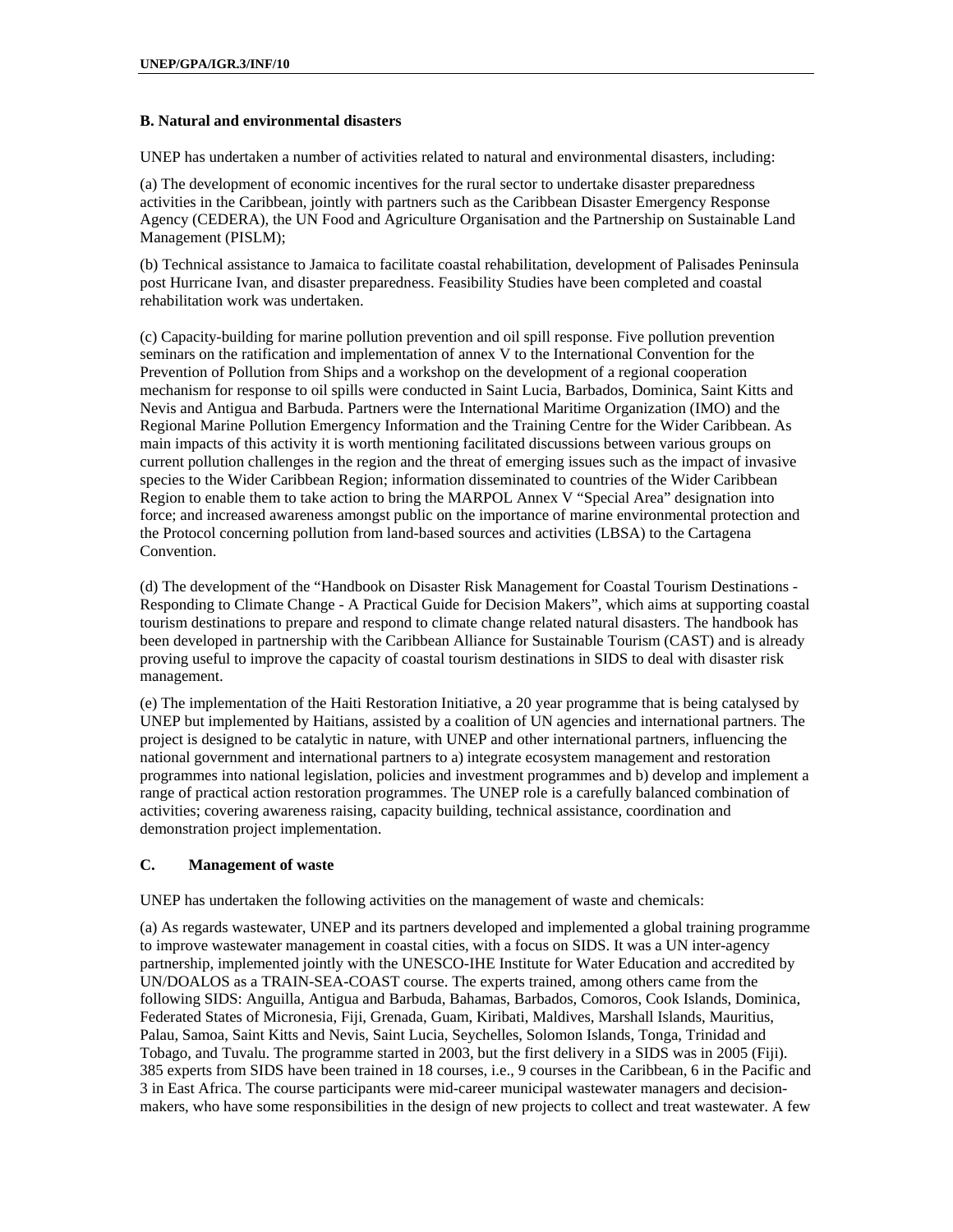representatives from stakeholder groups such as fisheries, tourism, public health, communities or environmental NGOs contributed to the learning experience. The training provided participants with analytical tools, substantive information and skills on how to select, plan and finance appropriate and environmentally sound municipal wastewater management systems.

(b) Sewage Treatment in Jamaica. The pilot project in Jamaica on the assessment of over 170 Sewage Treatment Plants (STPs) island wide is ongoing. All plants have been mapped for the project's GIS database and a GIS platform has been developed to store and present this database in a geospatial context.

(c) Development of national implementation plans for the management of persistent organic pollutants (POPs), designed to strengthen national capacity to manage such pollutants and assist countries to meet their obligations under the Stockholm Convention on POPs, and to produce guidelines for the development of National Implementation Plans (NIPs) and adoption of POPs management options, which will be developed based on the experience gained and lessons learned. NIPs were completed for Cape Verde, Micronesia and Papua New Guinea. These include action plans that country teams, built during the project, can implement as resources become available. The project generated NIP guidance, adopted at COP1, of universal application to national planning for POPs. Guidance on socio-economic assessment of POPs plans was developed in 2006. Supplementary guidance on action planning was developed in 2007. Lessons learned and good practices in national POPs planning were identified through regional workshops in 2005 and disseminated following a launch event at Stockholm Convention COP2

(d) Development of enabling activities for the Stockholm Convention and national implementation plans (NIPs), which aims at the development of sustainable capacity to fulfil national obligations under the Stockholm Convention, preparation of NIPs, support for the implementation of the Convention and to strengthen national capacity to manage POPs and chemicals. Beneficiary countries included Haiti, Bahamas, Cuba, Kiribati, Tonga, Palau, Vanuatu, Nauru and Tuvalu.

(e) Project on supporting the POPs global monitoring plan, enabled SIDS in the Pacific and East Africa to contribute national POPS analyses for reporting under the Global Monitoring Plan. Beneficiary SIDS were Fiji, Kiribati, Niue, Palau, Samoa, Solomon Islands, Mauritius.

(f) Regional programme of action and demonstration of sustainable alternatives to DDT for malaria vector control in Mexico and Central America (including Belize), designed to prevent the reintroduction of DDT for vector control by promoting new integrated control techniques and implementing a coordinated regional programme to improve national capacities using demonstration projects on vector control without DDT or other persistent pesticides that are replicable, cost-effective, environmentally sound, and sustainable. The project have significantly contributed to strengthening capacities for the NIPs implementation and partnering in the demonstration of Feasible, Innovative Technologies and best practices for POPs reduction through the demonstration of feasible alternatives to DDT, and to partnering in investments for NIP implementation through the destruction of POPs wastes.

(g) Promotion of integrated management of solid and hazardous wastes and an integrated life-cycle approach to the management of chemicals in the wider Caribbean region, with a view to supporting continued cooperation between the secretariats of the Cartagena Convention for the Protection and Development of the Marine Environment of the Wider Caribbean Region and the Basel Convention on the Control of Transboundary Movements of Hazardous Wastes and their Disposal in the areas of used oil and used lead acid batteries in the Wider Caribbean Region through the Basel Convention Regional Centres and with the LBSA Regional Activity Centre.

(h) Projects related to ozone layer protection, which also have training components on best practices in recovery and recycling of ozone-depleting substances have been implemented in all regions in cooperation with other agencies for the Montreal Protocol. The activities address the required action set out in the Mauritius Strategy of promoting reduction, reuse and recycling of waste and waste management initiatives:

 The Montreal Protocol Compliance Assistance Programme provides assistance to compliance management, developing and implementation of policies and legislation, refrigerant and methyl bromide management, public awareness and education etc. (Belize, Suriname, Guyana, St. Vincent and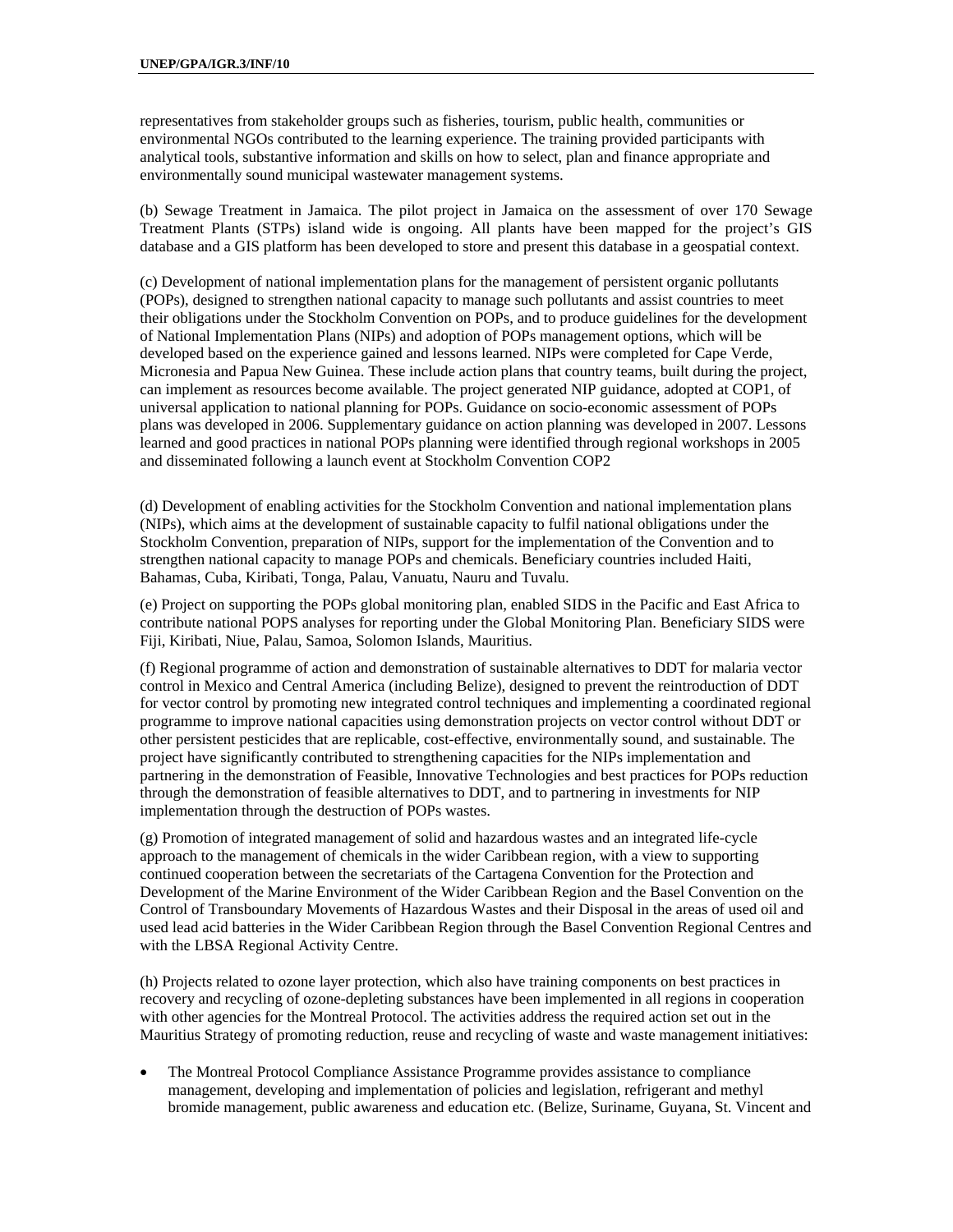the Grenadines., Grenada, Barbados, St. Lucia, Antigua/Barbuda, Dominica, Dominica Republic, Haiti, St. Kitts Nevis, Barbados, Cuba).

- The Montreal Protocol Institutional Strengthening (ISP) supports national capacity building and through National Ozone Units for the compliance and management of the Montreal Protocol (Belize, Suriname, Guyana, St. Vincent and the Grenadines., Grenada, Barbados, St. Lucia, Antigua/Barbuda, Dominica, Dominica Republic, Haiti, St. Kitts Nevis, Barbados).
- The Montreal Protocol Terminal Phase out Management Plan for CFC provides capacity-building, institutional support, investment, in both the public and the private sectors and appropriate technology transfer are used as the tools towards sustainable compliance and transition to alternative ozone friendly technologies (Belize, Suriname, Guyana, St. Vincent and the Grenadines., Grenada, Barbados, Dominica, Dominica Republic, Haiti, St. Kitts Nevis, Barbados).
- The Montreal Protocol National Country Programmes for Hydrochlorofluorocarbons (HCFC) phase out management supports Country programmes for the management of phase out of HCFC and in keeping with the decisions of the parties to the Montreal Protocol that the alternative technologies are also climate friendly and energy efficient (Belize, Suriname, Guyana, St. Vincent and the Grenadines., Grenada, Barbados, St. Lucia, Antigua/Barbuda, Dominica,, St. Kitts Nevis, Barbados).
- The Montreal Protocol Regional Workshops and networking are Network meetings for the Caribbean SIDS. National Ozone Offices and other key national, regional and international stakeholders are invited. They develop and implement strategies to address emerging issues such as ozone friendly technologies, new skill requirements, illegal trade in Ozone depleting substances (ODS) alternative technologies to methyl bromide use and trade in used technologies that are ODS dependent therebycontributing to dependence on ODSs (Belize, Suriname, Guyana, St. Vincent and the Grenadines., Grenada, Barbados, St. Lucia, Antigua/Barbuda, Dominica, Dominica Republic, Haiti, St. Kitts Nevis, Barbados, Cuba). These workshops have promoted the use of the e-forum to provide updates on the developments of the Montreal Protocol and other communications from the Ozone Action Clearing house, intelligence information on potential illegal trade of ODS.
- The Montreal Protocol, Compliance Enforcement for the Prevention and Control in the illegal trade on Ozone depleting substances is intended for regional cooperation to control the transboundary movement of ODS, the efficient enforcement of import and export controls, the enhanced compliance with Montreal Protocol phase-out requirements, and the support to the change to better practices in the servicing sector by preventing illegal supply of CFCs.
- The Ozone-related South South cooperation programme has as its objective to support and encourage the use of available human resources within the Caribbean SIDS. Under this programme Cuba assisted Haiti in the reorganization of the national ozone office, training of new ozone officer and other key national stakeholders, assistance in the collection and preparation of ODS data reporting and guide of the establishment of a licensing system.
- The training programmes to manage ODS provides capacity-building to implement best practices in recovery and recycling of ozone-depleting substances. Beneficiary countries are Cook Islands, Niue, Nauru, Marshall Is, Palau, Solomon Is, Kiribati, Tonga and Vanuatu, Barbados, Belize, Haiti, Suriname, Antigua and Barbuda, Dominica, Dominican Republic, Grenada, Guyana, Jamaica, Saint Lucia, Saint Kitts and Nevis, Saint Vincent and the Grenadines and Bahamas.
- The project on halon management addressed a range of issues surrounding the use and management of halon substances, such as technical assistance, awareness-raising and demonstration activities, and the establishment of an internet-based Caribbean regional halon clearing house at the regional level.
- The project on methyl bromide phase-out, implemented in Saint Kitts and Nevis aimed at providing technical assistance and capacity building to phase-out the remaining methyl bromide non-quarantine and pre-shipment uses, including a training programme in methyl bromide alternatives and the purchase of the necessary machinery for the implementation of the new technology.
- The project on strengthening cooperation with the refrigerant sector and customs officials for managing ozone-depleting substances in Africa aimed at ensuring that the regulations are enforced; phase-out activities are implemented; public awareness is raised; and follow-up is given to the review of ozone depleting substances legislation; and data reporting. It was implemented in Cape Verde, Comoros, Seychelles, Madagascar, and Sao Tome and Principe.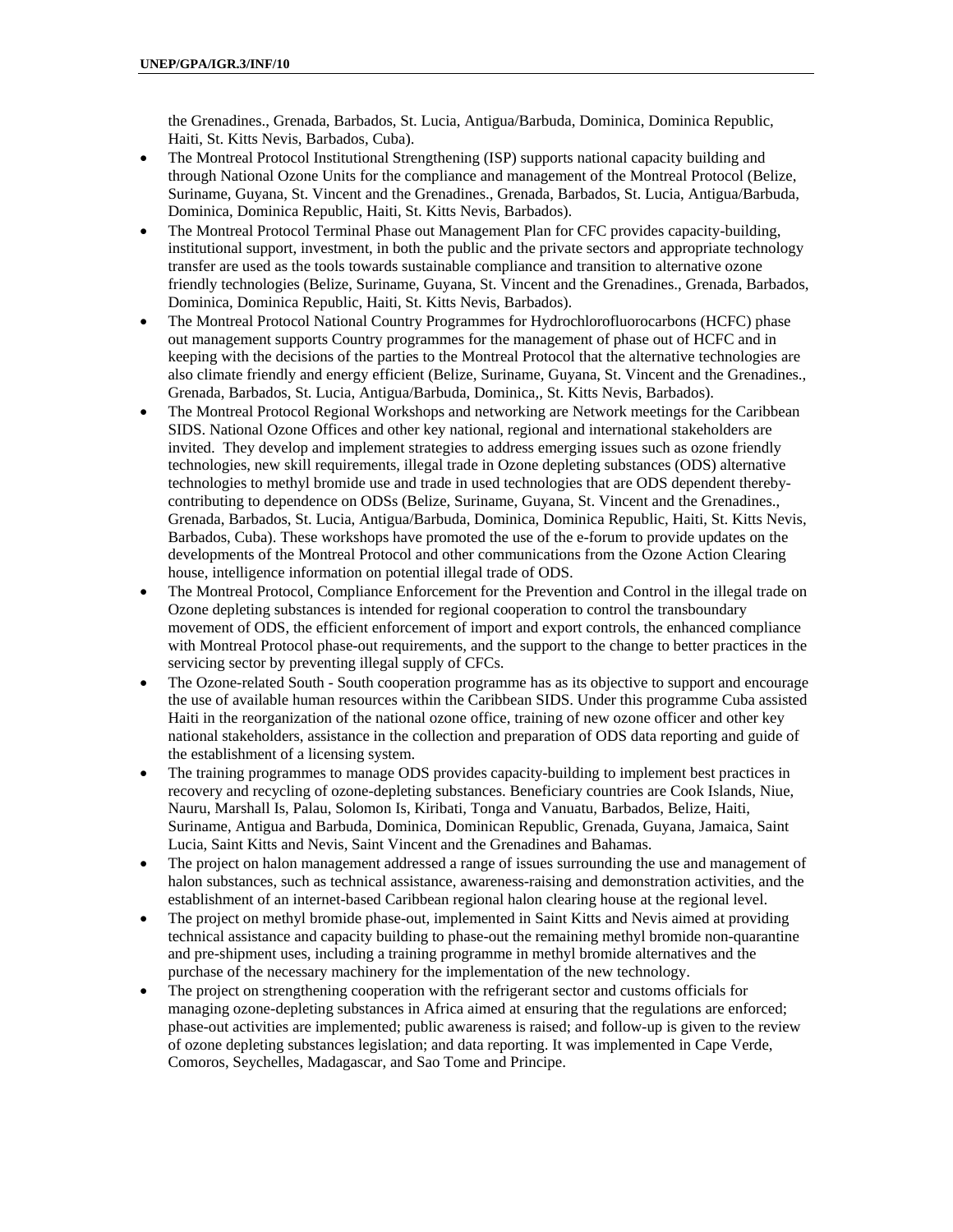(i) The Multi-country project "Solid waste management in the Pacific" has been developed to improve waste management in the Pacific islands with the objective of supporting the application of what is known as the "3R" principle: reduce, reuse and recycle- concepts that call for very high efficiency in resource flows as a way of sustaining improvement in quality of life within natural and economic constraints, aiming at maximising resource efficiency as well as to minimise waste discharge and environmental pollution, including that affecting the coastal and marine environment. The focus of the project is on market-driven mechanisms and the involvement of the private sector. Beneficiary countries are Fiji, Vanuatu, Solomon Islands, Papua New Guinea, Samoa, Tonga, Tuvalu, Kiribati, Federated States of Micronesia, Marshall Islands, Palau and Cook Islands.

(j) Under the e-waste initiative UNEP has assessed a programme for the environmentally sound management of electrical and electronic waste in the Pacific islands (Samoa, Kiribati, Cook Islands, Papua New Guinea and Solomon Islands ) focused on minimizing waste generation. Specific objectives of the project are: a) To ensure that e-waste generation in the region is minimized and what is generated is managed in an environmentally sound manner consistent with the Basel and Waigani Conventions, with consequent benefits both to the environment and economies of participating countries; b) To conduct feasibility studies and training courses at regional level; c) To implement the Initiative for Solid Waste Management in the Pacific Region (2005 – 2012).

(k) The project for legislative development through regulations for Used Oils, Water and Air Pollution in Grenada was completed creating new legislation to address key issues in place and building capacities for the drafting of environmental law.

(l) A Quick Start Programme trust fund established to support activities to enable initial capacity-building and implementation of the Strategic Approach to International Chemicals Management continues to give priority to the urgent needs of least developed countries and SIDS.

(m) The project "Supporting the POPs Global Monitoring Plan and building capacity at POPs laboratories at national level" aims to build national capacity to contribute with national POPs analyses for providing own results to the Global Monitoring Plan of POPs for reporting under the effectiveness evaluation for the Stockholm Convention on POPs. The project has been implemented in various regions, i.e., Pacific: Fiji, Kiribati, Niue, Palau, Samoa, Solomon Islands, Tuvalu; Caribbean: Antigua and Barbuda, Jamaica, Barbados, Bahamas, Haiti, Cuba; Indian Ocean: Mauritius. Concrete actions taken include assessment of existing capacities; identification of needs for training (human resources) and small materials (spares, consumables, standards); development of standard operational procedures/protocols for sampling and analysis, on-site training at developing country laboratories, inter-comparison study of laboratories at the global level.

#### **D. Coastal and marine resources**

The Global Programme of Action for the Protection of the Marine Environment from land-based Activities (GPA) continues to provide technical and financial assistance to small island developing States in response to the specific call made in the Mauritius Strategy, which also requests that relevant initiatives address the vulnerability of SIDS. Continuing projects and activities include:

(a) Technical and financial support to countries of the Western Indian Oceans for addressing priority problems through pilot/demonstration projects under the framework of the GEF funded Project "Addressing land-based Activities in the Western Indian Ocean (WIO-LaB)":

- Mauritius: « Solid Waste Management in Port Louis Harbour ». The project aimed at demonstrating an integrated approach to the management of solid waste in the Port Louis Harbour.
- Mauritius: "Determining the potential use of native species to control soil erosion within the Black River Gorges National Park". The project aimed at reducing the land based pollution in the form of terrigenous sediments that enter Morne lagoon through the Black River (Rivière Noire).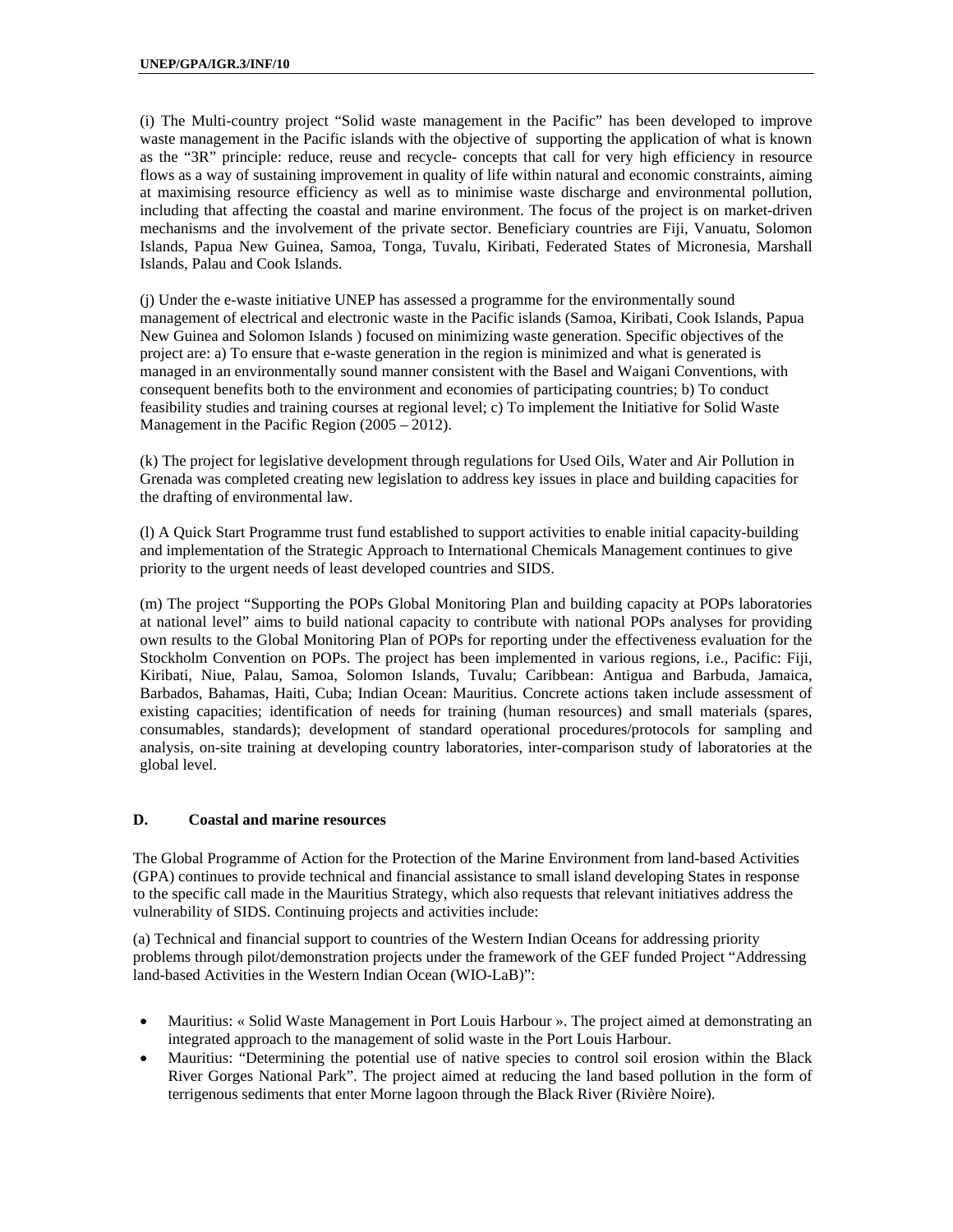- Seychelles: "Small-scale Decentralized Wastewater Treatment and Disposal through a horizontal Subsurface Flow Constructed Wetland". This project aimed to demonstrate cost effective solutions to address treatment of wastewater outside the sewered areas of the country.
- Comoros: "Development, protection and integrated management of the coastal zone at Itsamia, Mohéli". The project aimed to abate the negative impacts brought about by human pressures and certain natural phenomena (rise in sea level, erosion etc) on the coastal zone of Itsamia.

(b) Addressing mainstreaming coastal and marine issues in national development planning and budgetary processes, four regional workshops (Chennai, India in November 2007; Port Louis, Mauritius, May 2008; Kingston, Jamaica in July 2008; and Guayaquil, Ecuador, in July 2009) with participation of the SIDS countries in the relevant regions to support their efforts in mainstreaming coastal and marine issues in the national development planning and budgetary processes; sharing of national level experiences in integrating coastal and marine environmental issues into national development plans and budgets; new understanding of the mainstreaming approach and created new incentive to expedite the mainstreaming process.

(c) Technical support to SIDS to develop their national programmes of action to tackle land-based sources of marine pollution as case studies for the Pacific region and the Caribbean. In the Pacific Tonga, Kiribati and Vanuatu were supported. In partnership with SPREP, coordination of a regional project to facilitate operation of the Council of Regional Organizations in the Pacific working groups associated with GPArelated initiatives was carried out, as well as support provided to national Governments to develop national plans of action and align them with national sustainable development strategies. In the Caribbean UNEP/DEPI and NOAA have undertaken joint activities with regards to the development of National Programmes of Action (NPAs); implementation of small-scale pilot interventions, including project development assistance in priority areas such as wastewater management, nutrients and marine litter; work with nations in the Wider Caribbean to link crosscutting environmental policies with efforts to mainstream initiatives developed in the NPA process into national planning and budgetary processes; and integrate climate change vulnerability mitigation into the NPA process and use NPAs as an adaptation tool to address future and projected climate change impacts.

(d) The project "Integrated management of watersheds and coastal areas in small island States in the Caribbean" has strengthened the commitment and capacity of participating countries to implement an integrated approach to the management of watersheds and coastal areas. Nine Demonstration Projects have been implemented, focusing on thematic issues related to Water Resources Conservation and Management; Wastewater Treatment and Management; Land-Use Planning, Zoning and Alternative Practices; and Targeted Model IWCAM. Other activities being implemented include: Development of IWCAM Indicators template; A Legislative, Policy and Institutional Inventory with Toolkit for Harmonizing Laws and Institutions prepared; Support for regional IWRM activities and for the preparation of Integrated Water Resources Management Plans in participating countries; A Capacity Assessment of Geographic Information Systems (GIS) Capabilities and preparation of Roadmap for Effective Mainstreaming of GIS for Watershed Management in the Caribbean; Laboratory capacity assessments for laboratories in five participating countries; Training in Environmental Indicators, Communications, and Community-based Resource Assessment; Communications, outreach and production and dissemination of Public Awareness materials. Beneficiary countries are Barbados, Cuba, Dominica, Dominican Republic, Grenada, Haiti, Jamaica, St. Kitts and Nevis, Saint Lucia, St. Vincent and the Grenadines and Trinidad and Tobago.

(e) The project on demonstrations of innovative approaches to the rehabilitation of heavily contaminated bays in the wider Caribbean has implemented a pilot project for the construction of a sewage treatment plant in the Luyano River area, identified as the main source of pollution to Havana Bay, in Cuba, to remove nitrogen and phosphorus; address the problem of eutrophication resulting from excess inputs of nutrients to the coastal zone and adjacent international waters.

(f) The second regional overview of land-based sources and activities in the wider Caribbean region provides updated information on all point and non-point source discharges into, or impacting, the area of the Cartagena Convention; establishes a new baseline from which to measure progress under the Protocol Concerning Pollution from Land-based Sources and Activities (LBSA) to that Convention; and confirms or reconfirms priority sources and pollutants in the Wider Caribbean, including heavily contaminated bays.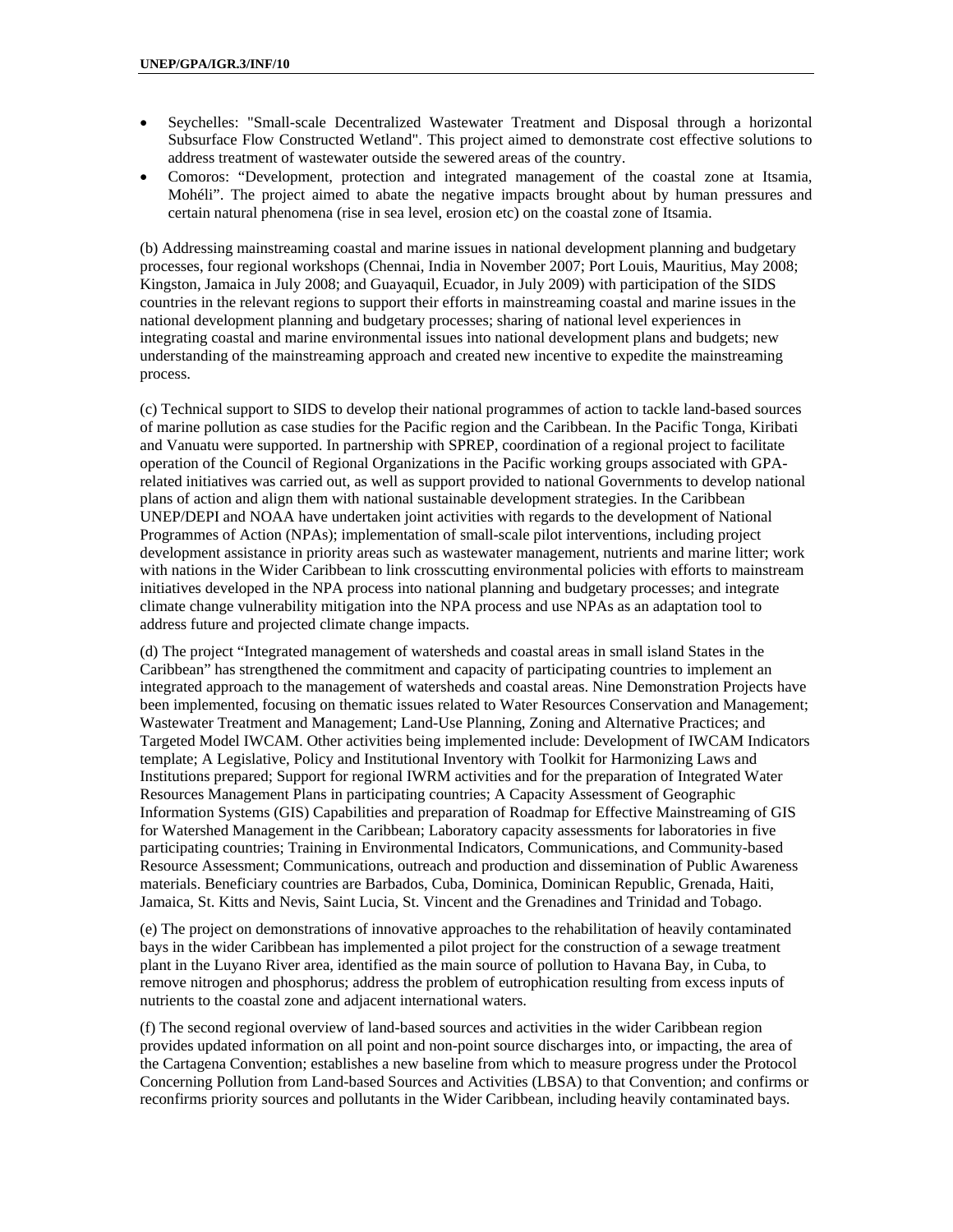(g) The project on implementation of the regional action plan for the sustainable management of marine litter has supported further environmental protection and sustainable development of the Wider Caribbean region through the continuing implementation of the plan. Under the project compilations and dissemination of lessons learned took place and it is expected that this will allow the development of strengthened related legislation and policy requirements, monitoring and economic assessment mechanisms and improved education through awareness programmes to reduce marine litter nationally with regional impacts. Three pilot countries were selected for pilot implementation, i.e., Barbados, St. Lucia and Guyana.

(h) The International Year of the Reef 2008 was implemented in the Caribbean through the regional Coral Reef Consultation for the Wider Caribbean, which ascertained the types of new science that are needed to improve coral reef management regionally and how existing science can best be applied to help regional managers. Support was also given to the conservation and sustainable use of coastal and marine ecosystems, including International Coral Reef Initiative activities.

(i) The Regional training-of-trainers course in marine protected area management have dealt with all aspects of management of such areas in the Caribbean. The  $6<sup>th</sup>$  course in 2008 focused on Cuba and the Dominican Republic.

(j) The Wider Caribbean region, through the development of a Caribbean Regional Fund for Wastewater Management (CReW), is helping mobilize greater investments in wastewater management, including treatment facilities. In the context of the protocol concerning pollution from land-based sources and activities to the Cartagena Convention, the project will provide sustainable financing for the implementation of environmentally acceptable, sustainable and cost-effective wastewater management measures.

(k) Implementation of the project on reduction of environmental impacts from tropical shrimp trawling, through introduction of by-catch technologies and change of management, aims to reduce discard and bycatch and to train and provide relevant capacity building. Also legal frameworks and mechanisms to monitor, control and enforce new regulations have been developed.

(l) The GEF funded project on combating living resource depletion and coastal area degradation in the Guinea Current large marine ecosystem through ecosystem-based regional actions is focused on developing solutions to the priority problems and issues identified by the 16 countries within the Guinea Current area – among which Guinea-Bissau and Sao Tome and Principe- that have led to unsustainable fishing and use of other marine resources, together with the degradation of marine and coastal ecosystems by human activities. The project focuses on nine demonstration projects, designed to be replicable and to demonstrate how specific actions can lead to dramatic improvements.

(m) UNEP is the implementing agency for the GEF funded project to implement sustainable integrated water resource and wastewater management in Pacific island countries to strengthen the enabling environment for the implementation of the Strategic Action Programme for International Waters of the Pacific Islands Region to promote sustainable development. Beneficiary SIDS are Cook Islands, Fiji, Kiribati, Marshall Islands, Micronesia, Nauru, Niue, Samoa, Solomon Islands, Palau, Papua New Guinea, Tonga, Tuvalu and Vanuatu.

(n) The UNEP Shelf Programme, managed by UNEP/GRID-Arendal, has provided data and training to experts from developing countries, including SIDS, on the delineation of the outer limits of the continental shelf. The process of the delineation of the outer limits of the continental shelf is driven by the 1982 UN Convention on the Law of the Sea (UNCLOS). The seabed and the subsoil of the continental shelf constitute the outermost maritime zone over which coastal states have jurisdiction. Coastal states that were to ratify UNCLOS were due to submit information on the outer limits of the continental shelf by May 2009. Some developing states experienced difficulties in finishing the technical work involved in the delineation. The support given by the UNEP Shelf Programme has been instrumental in the advancement of this technical work. Data were provided to 15 countries, training was given to experts from 26 countries and technical advice was provided to an additional five countries.

(o) Coral-reef related activities in SIDS have been undertaken by the UNEP Regional Seas programmes and through the International Coral Reef Action Network. The following activities have been implemented, among others: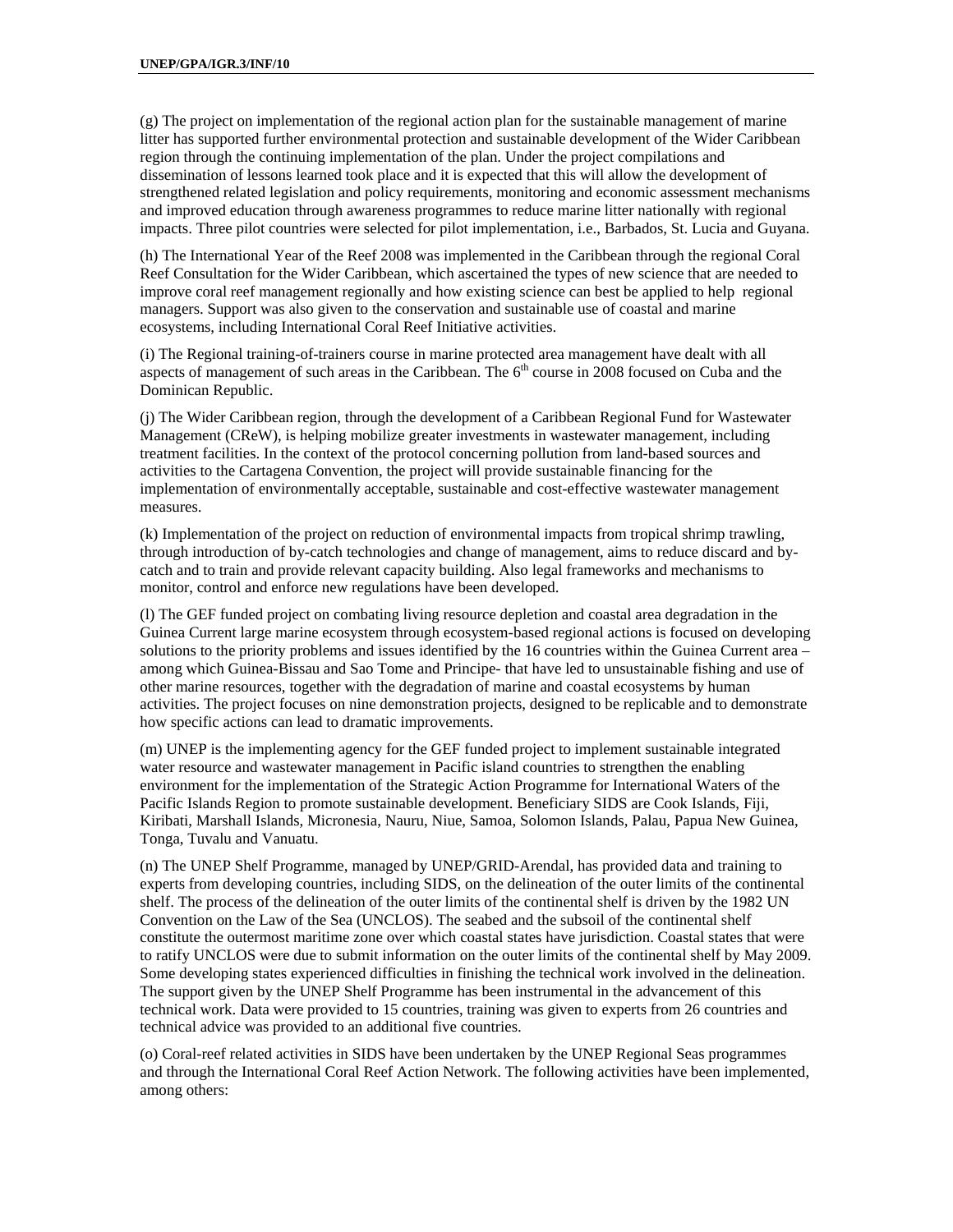- Coral reef initiative for the South Pacific (CRISP) has undertaken activities which address: enhance integrated governance for effective management of island (coastal) resources at all levels; engendering public support for sustainable coastal and marine resource management at all levels; and building capacity and access to appropriate methodologies and technologies.
- South Asia marine conservation and protected areas project (MCPA) addresses the improved management and operation of MCPAs; works alongside coastal communities to enhance their livelihoods and develop and assist them to take up more sustainable livelihood activities, moving away from reef degradation; and establish a task force to promote a regional response to environmental challenges, to improve regional cooperation and coordination of management and conservation efforts, and to assist participating countries to learn from each other's experiences.
- Coastal and marine management and education in the South-Eastern Caribbean. To strengthen coral reef management, monitoring, outreach and education programmes in the region, engage stakeholders and encourage support for the creation of new marine protected areas and long-term management needs.

(p) The GEF funded project on implementing integrated water resource and wastewater management in Atlantic and Indian Ocean small island developing States is addressing water and marine-related constraints and barriers through the development of integrated water resource management mechanisms and water use efficiency strategies.The overall objective of the project is to accelerate progress, towards World Summit on Sustainable Development (WSSD) targets on Integrated Water Resources Management (IWRM)/Water Use Efficiency (WUE) national plans and; water supply and sanitation Millennium Development Goals (MDGs). Activities being implemented include the preparation of State of the coast reports of Comoros, Seychelles and Mauritius; Pollution status reports (also for Comoros, Seychelles and Mauritius); report on the review of the environment management plan for Seychelles (EMPS) 2000-2010. National Diagnostic and Hotspots analysis for Comoros, Seychelles, Mauritius have been conducted. The reports have analyzed the current status, priority issues (hotspots), threats, causes and barriers related to IWRM/WUE, marine litter, and wastewater management in WIO SIDS. Other expected outputs include: (i) National Diagnostic and Hotspots analysis reports for Maldives, Sao Tome and Principe and Cape Verde; and (ii) National Assessment reports on policy, legal, institutional and capacity gaps regarding IWRM/WUE and wastewater management.

(q) The demonstration Project on Marine and Coastal Ecosystem-based Management in Kimbe Bay, Papua New Guinea (PNG) aims at supporting integrated policy and management development through national consultations, assessment of key ecosystem drivers, development of cross-sectoral policy and management responses, introducing and tailor-making key concepts of integrated environmental assessment and management.

(r) A National workshop on Integrated Environmental Assessment and Ecosystem-Based Management (EBA) was organized in August 2009 by the PNG Department of Environment and Conservation (DEC) through close collaboration and financial support from UNEP to: (a) Identify environmental issues and cross-sectoral policy and management responses; (b) organise and initiate a national Integrated Environmental Assessment and Climate Change Outlook, including training in IEA methodologies; and (c) introduce key principles and operational approaches on marine and coastal ecosystem-based management (EBM) and plan a 6-month marine & coastal EBM demonstration project in the Kimbe Bay region.

(s) Through the provision of regional support to the Caribbean Challenge it is expected that Enhanced coherence and financial sustainability of a large-scale transboundary (national and ecoregional) Caribbean MPA Network consistent with the Global Islands Partnership (GLISPA) commitments will be attained. Expected outputs are: (a) National MPA Project Coordinators participating in Annual Caribbean Challenge Regional Coordination Meeting; (b) Established regular regional communications system; (c) An agreed valuation on regional prioritization of MPA site selection for the Caribbean Challenge; (d) Agreed regional Caribbean Challenge MPA monitoring and evaluation framework based on appropriate indicators , among others.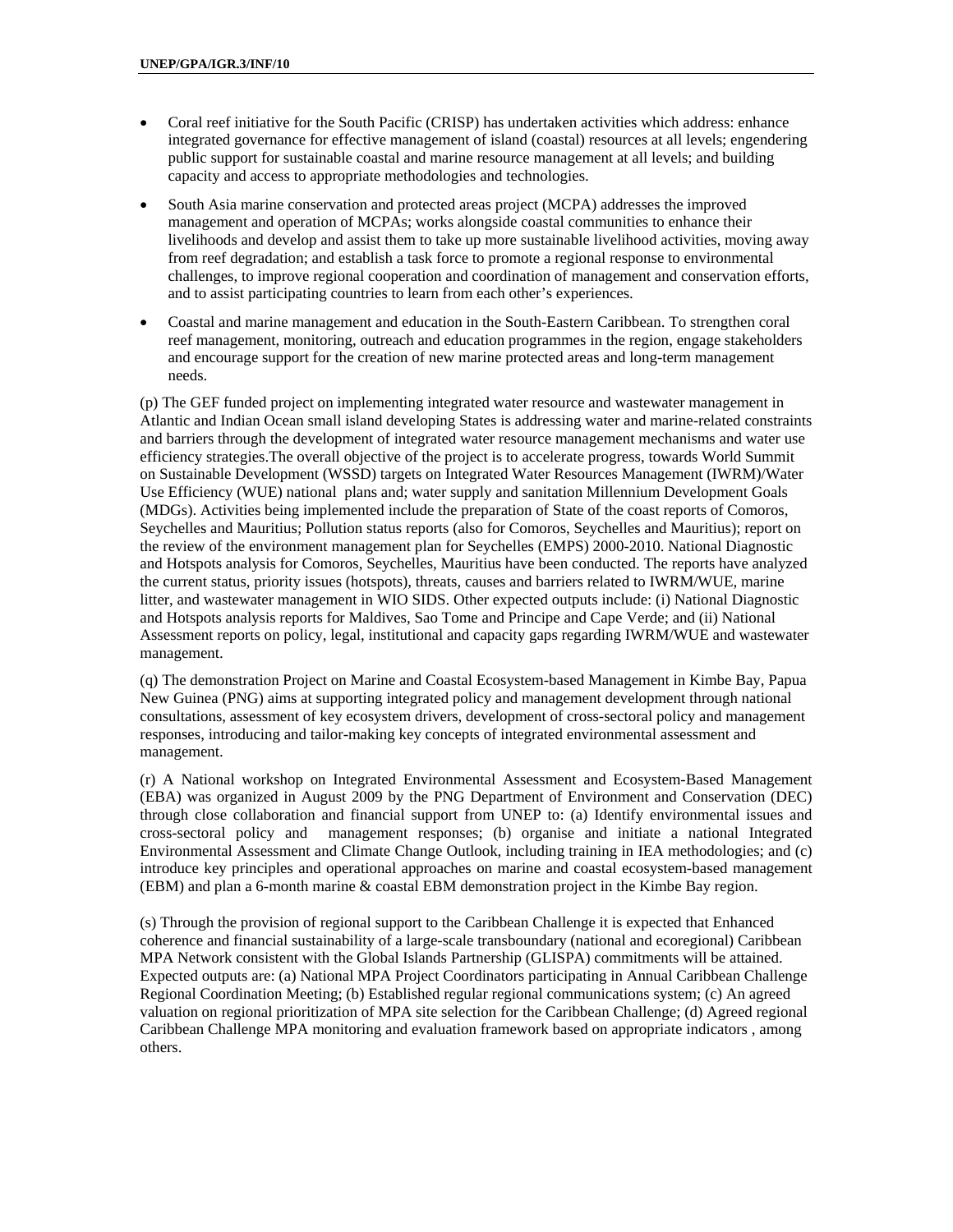#### **E. Freshwater resources**

(a) Rainwater harvesting is currently being promoted by UNEP to increase the availability of freshwater resources in the Caribbean SIDS –it has also been done in the Pacific, and to develop regional rainwater harvesting strategies and awareness-raising, GIS maps for planning and field demonstration projects.

(b) The 2007–2008 project to evaluate needs assessment guidance to develop national plans for domestic wastewater pollution reduction through implementation of sewerage needs assessment pilot projects in the wider Caribbean is a follow-up to the sewage collection and treatment project, which was designed to assist Contracting Parties to the Cartagena Convention and other Caribbean environment programme member States in meeting sewage-specific obligations contained in the relevant protocol to that Convention. Specific objectives were: a) To assist in the development of national plans for two selected pilot countries to comply with the requirements of the LBSA Protocol with regard to domestic wastewater; b) The testing of the national sewage treatment needs-assessment guidance developed as an output of the earlier project and also the proposed classification scheme for receiving waters under the LBSA protocol.

(c) In 2008 a regional workshop on environmentally sound water and wastewater services at the community level in the Caribbean provided for the sharing of innovative environmentally sustainable methods of water provision and wastewater treatment primarily at the community level. Environmentally Sound Technologies (EST) in the provision of sanitation and water at the community level were reviewed and regional opportunities for funding for further action discussed. One of the proposed initiatives highlighted at the workshop is the establishment of a Caribbean Revolving Fund for Regional Wastewater Investment and Management (CReW).

(d) An Inter-Regional Workshop on the Development of Guidelines for Implementing Integrated Water Resources Management (IWRM) in SIDS was organized by UNEP in Rodney Bay, St. Lucia, on August 24 – 26, 2010. Participants from the three SIDS regions analyzed the draft Manual on IWRM for SIDS and provided input on lessons learnt and success stories that are being incorporated in the final version.

#### **G. Land resources**

(a) The Partnership Initiative on Land Degradation and Sustainable Land Management (PISLM) has been initiated to assist Caribbean SIDS in addressing the issues of sustainable land management, rural development and alternative livelihood development through the elaboration of integrated sub-regional Action Plans (SRAP), the development of tools and methodologies for monitoring land degradation, South-South cooperation in particular among Caribbean SIDS themselves, and Caribbean SIDS and Latin American countries, as well as targeted GEF interventions. Important outputs so far achieved are: Technical Assistance for the preparation of National Action Plans/UN Convention to Combat Desertification (UNCCD); establishment of Sub-Regional Action Plan for addressing land management in Caribbean SIDS; implementation of Community based land management projects in Caribbean SIDS; the establishment of modalities for South-South Cooperation.

(b) The Talamanca-Caribbean Biological Corridor, located between Cuba, the Dominican Republic and Haiti, will provide the framework for the rehabilitation of degraded land and ecosystems in Haiti, among others. Outputs so far attained include: The establishment of a framework for the protection of biodiversity through environmental rehabilitation, particularly in Haiti and the alleviation of poverty as a means of reducing the pressure on biological resources; Demarcation of the Caribbean Biological Corridor; Strengthening the Network of Protected Areas for the Island of Hispaniola; Rehabilitation of degraded Area and the Identification and Implementation of Livelihood Alternatives for Communities; Human Resources Development.

(c) The 10-year integrated management programme on transforming Dominica into an environmentally sound organic island will use the country's natural resources – water, forest, biodiversity and productive agriculture – as the basis for the country's transformation. It is expected that the main impact of this project will be the establishment of Dominica as an environmentally sound organic island. The project has great potential to have transformational impacts, if the necessary resources are invested to facilitate the necessary changes.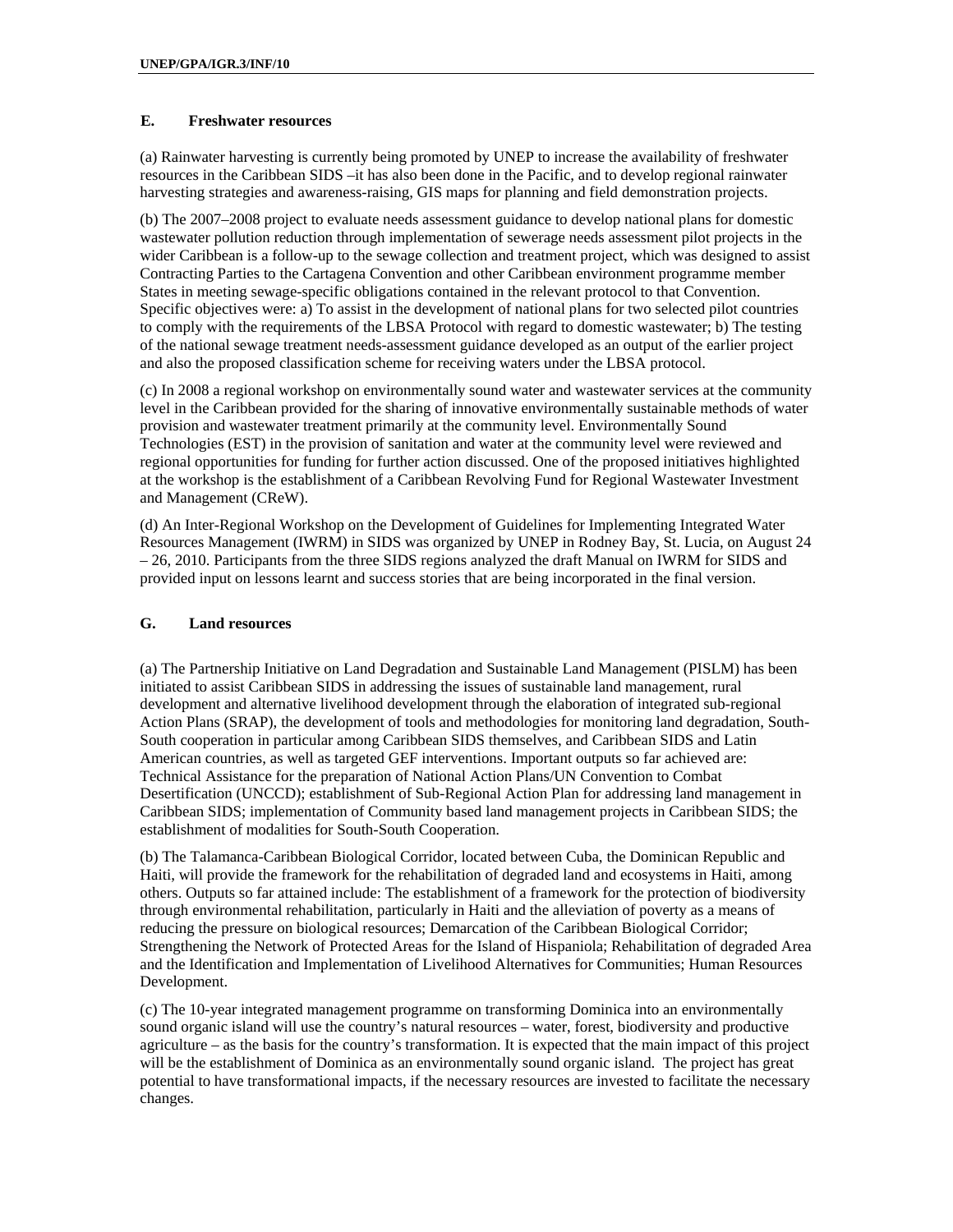#### **F. Energy resources**

(a) A project on the generation and delivery of renewable energy-based modern energy services will establish commercial business models for renewable technologies providing modern energy services on Isla de la Juventud, Cuba, for replication in other small islands both in the Caribbean and elsewhere.

(b) Technical assistance to facilitate renewable energy initiatives in the Caribbean SIDS in the area of biofuels aims to focus particular attention on biomass derived from the sugar industry but not excluding other types of biomass.

(c) A GEF funded project on solar and wind energy resource assessment aims at facilitating investment in large-scale use of solar and wind energy technologies in Cuba with tools for analysis and use of resource information, regional/national solar and wind resource maps, and national assessment demonstrations.

(d) The Caribbean Hotel Energy Action Programme (CHENACT) has as its objective to develop the Caribbean Hotel Energy Efficiency Action Programme, explore the possibilities of obtaining carbon credits through the Clean Development Mechanism (CDM), promote the compliance with the Montreal Protocol (phasing out of ozone depleting substances) and achieve eligibility for the Climate Investment Fund (CIF) funding. The Programme contributes to the efficient use of energy resources in the tourism industry across the Caribbean. Ultimately, it will translate in positive environmental impacts from the reduction of greenhouse gas emissions and phasing out of ODS. It will also have positive economic impacts such as the decline of the tourism industry energy bill and additional revenue streams from carbon finance transactions under the new PCDM. The adoption of standardized EE practices will make the tourism industry more competitive through lower charges in the energy bill, which as stated before is a significant portion of hotels' operational costs, and a positive environmental footprint that can be marketed to reach environmentally aware customers. MG will lift some of the pressure on energy generation by introducing the use of RE and diversifying the energy matrix from the side of an important power consumer. The net impact of these measures on the economy will be reflected on the regional energy bill that is highly correlated with oil and gas international prices and fluctuating supply. Current beneficiary SIDS are Barbados, Jamaica, Bahamas, Suriname, Trinidad and Tobago, Belize, Haiti, Dominican Republic and Guyana.

(e) Energy is one of the key issues for SIDS – for the most they face the problem with ensuring supply, and particularly renewable energy sources may offer a chance to overcome this. Power from waste could represent an alternative and this would help solve another of the classical SIDS problems –waste handling. Under UNEP´s Sustainable Energy Advisory Facility, the project "Development of a Biodiesel Development Strategy for Jamaica" is under development. Jamaica's energy mix remains dependent on the use of imported petroleum based fuel with approximately 94.4 % of imports and 5.6% from indigenous sources. Jamaica's overall fuel imports have been growing at an average annual growth rate of 3% per annum over the past twenty eight years, while the transport sector has experienced an average annual growth rate of 4% per annum. This indicates that transport activity is one of the demand drivers, thereby contributing to the nation's "addiction to oil". The trend in automotive diesel consumption for transport indicates steady growth in diesel demand, of about 7% over the past decade. This growth may be attributed to the 1995 Motor Vehicle Import Policy which revised, expanded and liberalized the importation of motor vehicles; and expansion in the public bus transportation fleet. The objective of the project is to increase the utilization of locally produced biodiesel as a road transport fuel in Jamaica. The expected outputs resulting from the project are: (a) Final drafts of financial incentives and policies for increased biodiesel utilization and production with locally grown feedstock are prepared; (b)User-friendly guide for cultivation of jathropa and/or other energy crops (as feedstock for biodiesel production) under Jamaican conditions is prepared; (c)Funding (public, private or public/private) is released for implementation of a small-scale pilot biodiesel plant capable of producing 250,000 litres per year; and (d)Biodiesel value-chain development strategy is developed through a participatory process, documented in a final report.

#### **H. Tourism resources**

(a) A project on mainstreaming biodiversity conservation into tourism through the development and dissemination of best practices will mainstream biodiversity conservation into the tourism industry and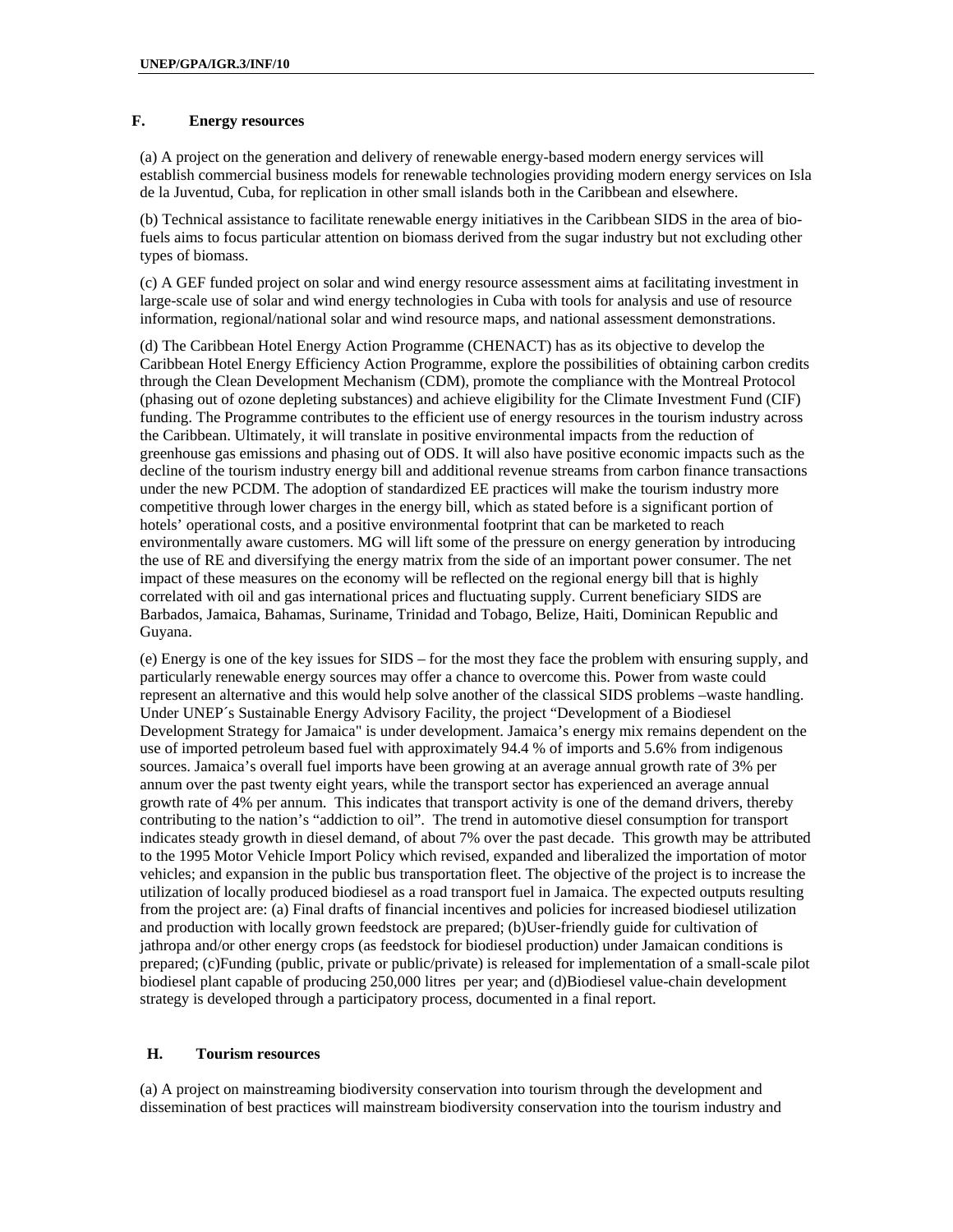secure local, national and global environmental benefits in two among the world's most biodiverse countries, namely, Belize and Ecuador. A methodology guide for tourism management plans has been completed and criteria for sustainable tourism (based on UNEP/CBD guidelines) developed. These tools provide a sound basis for incorporating biodiversity into tourism management plans and to meet target of third party certification. Governments and institution in all three participating Biosphere Reserves adopted tourism management plans. Training materials have been developed for the purpose of training tourism operations personnel to incorporate biodiversity best practices in sustainable tourism at demonstration sites. Private sector involvement contributed to the establishment of communication strategies for each project area. First incentive measures (e.g. contests, tourism fairs and exhibitions) have created an enhanced environment for sustainable business engagement. All activities are aimed at improving conservation and sustainable use of the biodiversity of the participating Biosphere Reserves.

(b) A GEF funded project on demonstrating and capturing best practices and technologies for the reduction of land-sourced impacts resulting from coastal tourism aims to demonstrate best practice strategies for sustainable tourism to reduce the degradation of marine and coastal environments of transboundary significance and to address the negative impacts of tourism on the coastal and marine environment of sub-Saharan Africa, including the Seychelles; to promote the development of sustainable tourism policies and strategies; to implement demonstration projects in a number of countries that participated in the African Process; to engage the private sector and enhance public-private partnerships to enable formulation and implementation of appropriate national and regional policies and strategies for sustainable tourism development, including a policy and strategy framework to guide and promote ecotourism development.

(c) From 2006 to 2008, UNEP worked with a number of partners to help build capacity for disaster risk reduction in three tsunami-hit tourist destinations. The project entitled "Disaster Reduction through Awareness, Preparedness and Prevention Mechanisms in Coastal Settlements in Asia: Demonstration in Tourism Destinations" aimed at increasing the disaster management operational capacity of the main disaster and tourism stakeholders in these tsunami-affected tourism destinations. The intervention actions in the demonstration destinations addressed various priorities identified by the Barbados Programme of Action and have the potential for replication across the region and in other SIDS regions. The demonstration project used UNEP's Awareness and Preparedness for Emergencies at the Local Level (APELL) process.

The main project results included the increased disaster management operational capacity of local partners and beneficiaries, amongst other, due to more than 150 local people trained with case studies on key elements for disaster prevention, and more than 180 local people educated on the APELL. Cooperation and coordination between the local authorities and the tourism sector, and between local and national authorities was enhanced through activities such as setting-up coordination groups involving all stakeholders and support of national institutions allowing long-term sustainability of project results and continuity at the local level. A toolkit available at UNEP's website was produced to allow replication of this successful project in other destinations. The project was funded by the European Union through the EU-Asia Pro Eco II B Post-Tsunami Programme.

#### **I. Biodiversity resources**

(a) Jointly with the Secretariat of the Convention on Biological Diversity and the Secretariat of the Pacific Regional Environment Programme, work has been carried out to promote what is known as the "Island Biodiversity Programme of Work". Examples include the campaign to celebrate Pacific island biodiversity and the production of media reports on island biodiversity to undertake a comprehensive assessment of the current status, issues and trends of biodiversity in the Pacific region.

(b) A project on strengthening protected areas in the Wider Caribbean region aims at strengthening the Caribbean Marine Protected Areas (MPA) Managers Network and Forum through the implementation of a five year Strategic Plan and improving the management of MPAs in the region through Regional Training of Trainers courses for MPA managers, and better practices through assistance from the CaMPAM (Wider Caribbean Marine Protected Area Managers) Small Grants Fund and complementary grants on sustainable fisheries and alternative livelihoods, and tourism practices in Cuba, Jamaica, Dominican Republic, and Barbados; and the finalization of an updated web-based database of the MPAs in the Wider Caribbean.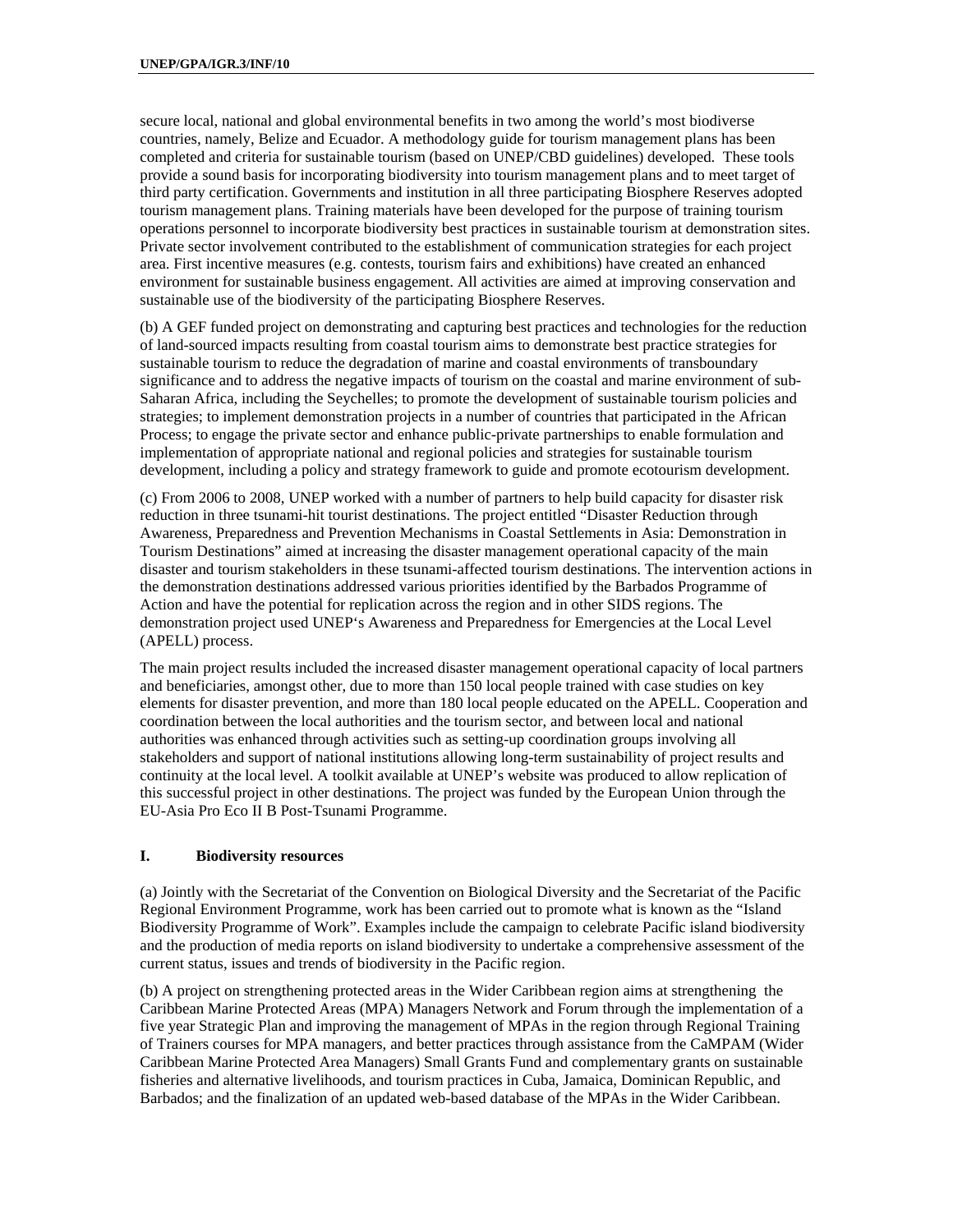Local training activities took place in the Bahamas, Cuba, Dominican Republic, Grenada, Guadeloupe, and Jamaica, Dominican Republic, Cuba, Panama, Colombia and Haiti.

(c) A project on guidelines for protected areas and species management will produce guidelines and criteria for the listing of protected areas under the Protocol to the Cartagena Convention for the Wider Caribbean-Concerning Specially Protected Areas and Wildlife (SPAW) and the compilation of a preliminary list of protected areas under that Protocol to initiate a regional network and cooperation between the areas. A project on the conservation of threatened and endangered species implements the priority actions of the regional action plan for marine mammals for the Wider Caribbean region; updates the regional manatee management plan for the region; supports the development of sea turtle conservation and recovery priority actions; builds capacity for the management of the conch and lobster fisheries.

(d) The project "Conservation of Threatened and Endangered Species" includes the implementation of priority actions of the Regional Action Plan for Marine Mammals (MMAP) for the Wider Caribbean Region; supports the updating of the Regional Manatee Management Plan for the region; provides support to the development of sea turtle conservation and recovery priority actions in e.g. Barbados; and various capacity-building activities. So far under the project MMAP and Manatee plans have been endorsed, priority actions as per MMAP Sea Turtle Recovery Plans have been finalized, and Management plans for Conch have been developed.

(e) The project on conservation and sustainable use of coastal and marine ecosystems, including International Coral Reef Initiative activities, builds on the experiences in Mesoamerica from the International Coral Reef Action Network Mesoamerican Reef Alliance Project and will further strengthen capacity in sustainable marine recreation practices and environmental performance assessments, while forming alliances with local businesses, marine protected area managers and local communities. This will include small grants and training workshops in collaboration with CORAL in the Dominican Republic, to further advance implementation of locally developed marine recreation standards, and promote stakeholder dialogue for improved coastal and marine tourism practices. As part of this project best practices have been developed and disseminated in the Wider Caribbean Region, there is an increased collaboration between actors, strengthened capacity for the sustainable use of marine resources.

(f) The GEF funded project being implemented in the Dominican Republic and Jamaica, on sustainable conservation of globally important Caribbean bird habitats with a view to strengthening a regional network for a shared resource, aims to enhance the conservation status of globally important sites for biodiversity in the Caribbean. This is being done by strengthening local and national partnerships and increasing awareness of Caribbean biodiversity and the issues affecting it among public and private sector local, national and international stakeholders and decision-makers. In so doing, the project documents globally important biodiversity sites and establishes a framework within which information gaps are evaluated and conservation requirements are assessed, advocated and acted upon for the highest priorities. The project has achieved significant results and impact, with some excellent and important products, and in some areas has leveraged actions that went beyond the scope of the project. Overall, the Immediate Objectives have been largely achieved and publications are being released.

(g) A GEF funded project to support the assessment of capacity-building needs and country-specific priorities in the conservation of biodiversity and participation in the national clearing-house mechanism is assisting in identifying the capacity-building needs and country-specific priorities in the conservation of biodiversity and establish a national workable clearing-house mechanism. The project is initially under implementation in Barbados.

(h) The GEF funded project on support to the implementation of national biosafety frameworks, according to the Cartagena Protocol on Biosafety, is assisting Mauritius, Madagascar and Seychelles, ensuring an adequate level of protection in the safe transfer, handling and use of living modified organisms resulting from modern biotechnology. The Project in Mauritius has made considerable progress in terms of achieving the first immediate objective of developing a fully responsive and functional regulatory regime as a key ingredient for the implementation of the other targeted activities

(i) A project on mitigating the threats of invasive alien species in the insular Caribbean aims at the mitigation of the threats to biodiversity and the local economy of invasive alien species in the insular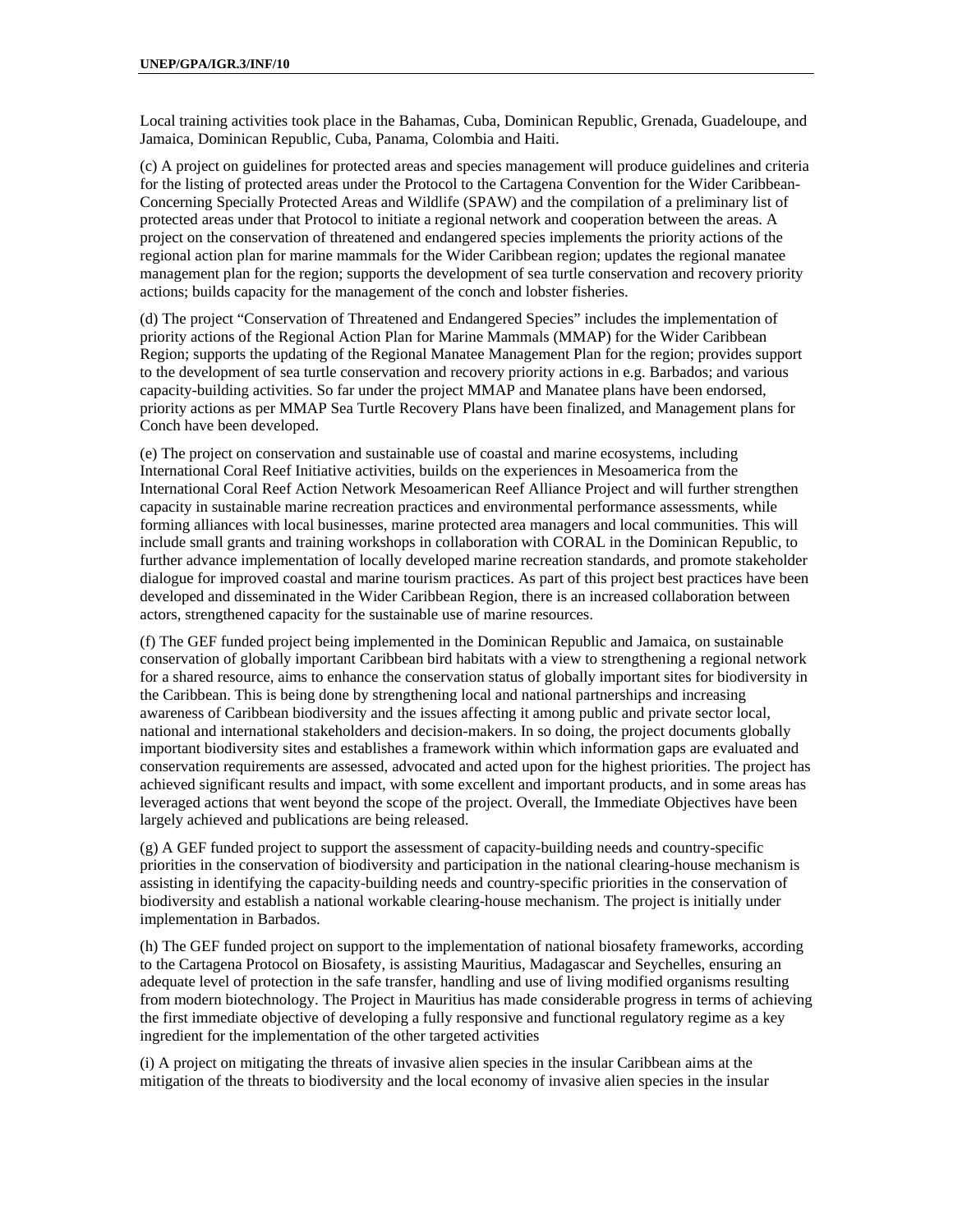Caribbean. Beneficiary countries are the Dominican Republic, Jamaica, Saint Lucia, Trinidad and Tobago, and the Bahamas.

(j) The GEF and the Pacific Alliance for Sustainability, in conjunction with the Secretariat of the Pacific Regional Environment Programme, are working on the joint development of an initiative on the management of invasive species, which aims at reducing the environmental and economic impacts of invasive alien species in both terrestrial and marine habitats in the Pacific.

(k) UNEP participates in the Global Island Partnership (GLISPA), which assists islands in tackling one of the world's greatest challenges: (a) To conserve and use sustainably the invaluable island natural resources that support people, cultures, and livelihoods in their island homes around the world; (b) To mobilize leadership, increase resources and share skills, knowledge, technologies and innovations in a cost-effective and sustainable way that will catalyze action for conservation and sustainable livelihoods; (c) To engage agencies and organizations worldwide in high-level commitments and on-the-ground action for island conservation and sustainable use, improved exchange of information and collaboration between islands, and between islands and other international entities in support of the MSI.

#### **J. Transportation and Communication**

(a) In this field UNEP supported Madagascar and Mauritius to participate at the Southern Africa subregional workshop on Better Air Quality in Cities held in March 2008; and Cape Verde to attend the West and Central Africa subregional Workshop on Better Air Quality in Cities held in July 2009.

#### **K. Science and technology**

(a) One way UNEP is working towards sustainable urban environments and water use is through promoting Environmentally Sound Technologies (ESTs). UNEP's International Environmental Technology Centre (IETC), in partnership with the UNEP Caribbean Regional Co-ordinating Unit, continued the implementation of a project to address the need for improving access to water and wastewater provision in rural communities in environmentally vulnerable areas in Jamaica. The project seeks to analyze local conditions of water and wastewater provision in a number of ecologically sensitive rural areas in Jamaica, and to identify potential provision options that are environmentally sound and manageable by communities. The project is being implemented in partnership with Rural Water Supply of Jamaica. Several interventions for environmentally sound water provision, including improvements in rainwater harvesting and disinfection, have been identified. Pilot-scale implementation of selected ESTs is ongoing at a rural community called Breadnut Walk. Results from pilot implementation are expected to generate data required for larger-scale interventions in Jamaica, as well as other Small Island Developing States.

(b) Regional Network in Marine Science and Technology for the Caribbean: the Know-why Network project seeks to implement the protocol concerning pollution from land-based sources and activities to the Cartagena Convention, in particular, the obligations on monitoring and assessment and development of information systems and reporting. The specific objectives are to update existing information of all point and non-point sources of pollution into the Cartagena Convention area through additional scientific analysis; to enhance the capacity of the communication, education, training and awareness sub-programme of the Caribbean Environment Programme by developing the pollution information module; and to enhance countries capacity for using other technologies, such as remote sensing and mapping of pollution data and information. Marine water quality indicators have been approved, a Regional Activity Network (RAN) and laboratories have been strengthened, and marine and coastal water quality monitoring of selected hotspots has taken place.

### **L. Trade**

(a) The project on integrated assessment of trade-related policies and biodiversity in the agricultural sector is supporting, both financially and technically, beneficiary countries to assess the economic, social and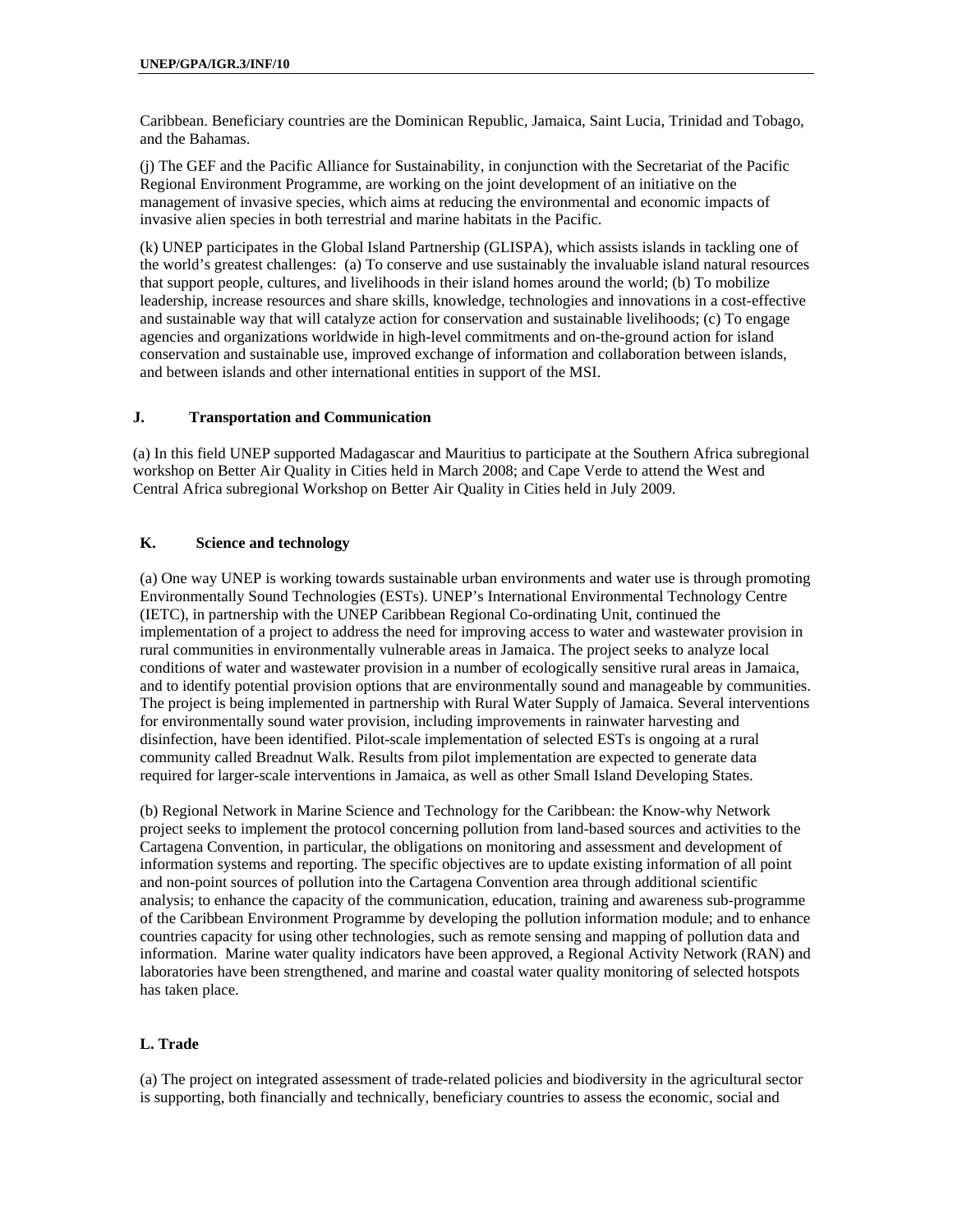environmental impacts of trade-related policies in the agricultural sector, with particular focus on biodiversity impacts. This initiative aims to enhance capacity in selected African, Caribbean and Pacific SIDS to develop policy recommendations that safeguard biological diversity while maximizing sustainable development gains from trade liberalization in the agriculture sector. The project in Jamaica focuses on the impacts of reforms of the EU-ACP Sugar Protocol as part of the EU-ACP Economic Partnership Agreement negotiations (loss of trade preferences). The project in Papua New Guinea focuses on the impacts of trade liberalisation measures (particularly tariff reduction) affecting major export crops (e.g. coffee and oil palm) on two major staple food crops (taro and sweet potato). In Mauritius the project focuses on the impacts of reforms of the EU-ACP Sugar Protocol as part of the EU-ACP Economic Partnership Agreement negotiations (loss of trade preferences). As impacts of this projects it is to be mentioned: a) Capacities built in national research institutes and government ministries in integrated and biodiversity assessment and identifying economic, social, environmental and biodiversity impacts of trade policies; b) Initiation of process to incorporate biodiversity impacts into formulation and implementation of trade policies.

(b) Support to bio-trade in the Dominican Republic is provided to promote sustainable bio-trade practices in selected rural communities living on the Dominican Republic–Haiti border, contributing to the improvement of their life quality and poverty alleviation through sustainable entrepreneurial activities.

(c) UNEP-UNCTAD Capacity Building Task Force on Trade, Environment and Development: More than 150 participants from 27 SIDS benefited from the activities of the UNEP-UNCTAD Capacity Building Task Force on Trade, Environment and Development (CBTF) between 2005 and 2009. Most of them participated in regional capacity building activities, mainly focused on broad range of Trade and Environment issues including EGS negotiations at the WTO and MEA-WTO relationship.

(d) Trade policy assessments and biodiversity in Mauritius: Between 2007 and 2009, with support from UNEP's Trade and Biodiversity Initiative, the Ministry of Agro-Industry, Food Production and Security in Mauritius in collaboration with the Agricultural Research and Extension Unit (AREU) undertook an Integrated Assessment of the economic, social and environmental impacts of the dismantling of the EU-ACP Sugar Protocol, focusing specifically on the Multi-Annual Adaptation Strategy (MAAS Action Plan 2006-2015). The project was successful in creating a better understanding of the impacts of national and international trade policies on the local biodiversity and natural resources. Through the project, the country had the opportunity to gain experience in undertaking an integrated assessment, identifying biodiversity challenges and opportunities and adjusting tools and techniques to country specific context, as well as to establish a process for stakeholder consultation and relevant institutional partnerships in the area of trade, agriculture and biodiversity for the future.

Based on the recommendations of the study, the Ministry of Agro-Industry, Food Production and Security increased its efforts to hold high-level consultation on the regrouping of farmers, develop land-use plans for difficult areas likely to be abandoned, train framers on good management practises, as well as to increase capacity on valuation of biodiversity. Further training programmes have been initiated at national level with the aim to disseminate the integrated assessment and planning approach to other sectors and policy processes.

#### **M. Sustainable capacity development and education for sustainable development**

(a) Environmental education and awareness activities include:

 Curricula review at the secondary level with the objective of recommending additional modules and resources, in particular on curriculum enhancement at the secondary level, in support of the UN Decade of Education for Sustainable Development, 2005-14. This exercise is being conducted in five Pacific island countries, namely, Fiji, Kiribati, Samoa, Tonga and Vanuatu.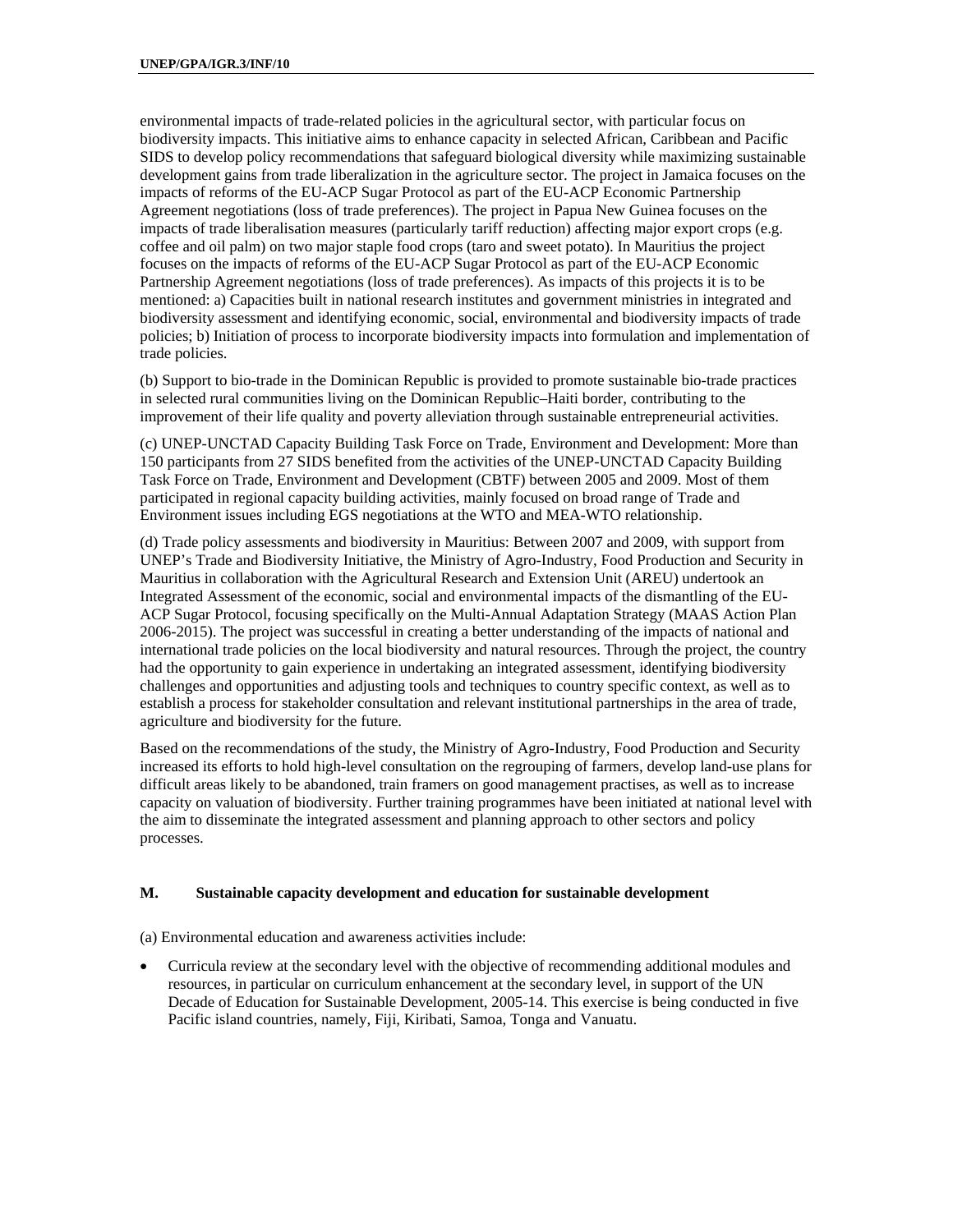- In cooperation with the University of the South Pacific and the Pacific Youth Environment Network, UNEP organized a future leaders forum in April 2007, which was intended to empower young leaders with information and knowledge; $<sup>1</sup>$ </sup>
- In cooperation with the Pacific Youth Environment Network, UNEP is preparing a youth and sustainability toolkit, which is a training toolkit for the future leaders forum to be used for training and capacity-building purposes within the Pacific SIDS. It is expected to be widely distributed by SPREP.

(b) Human resources development initiatives intended to strengthen human resources in the Pacific region on conservation issues include:

- Co-funding of scholarships for the second phase of the Pacific islands community conservation course with University of the South Pacific;
- Applied research and attachment programmes;
- Development of a conservation project management toolkit;
- UNEP/Tongji Leadership Programme on Environment for Sustainable Development;
- Masters scholarship at the Asian Institute of Technology.

(c) A pilot project is under way for the development of integrated legislation with a view to the incorporation into domestic law in countries of the Pacific of the chemicals conventions, namely, the Stockholm Convention on Persistent Organic Pollutants, the Basel Conventions on the Transboundary Movement of Hazardous Wastes, the Rotterdam Convention on the Prior Informed Consent Procedure for Certain Hazardous Chemicals and Pesticides in International Trade and the Waigani Convention to Ban the Importation into Forum Island Countries of Hazardous and Radioactive Wastes and to Control the Transboundary Movement and Management of Hazardous Wastes within the South Pacific Region. Beneficiary SIDS include Fiji, Vanuatu, Solomon Islands, Papua New Guinea, Samoa, Tonga, Tuvalu, Kiribati, Federated States of Micronesia, Marshall Islands, Palau, Cook Islands.

(d) The project on enhancing synergetic implementation of biodiversity-related multilateral environmental agreements (MEAs) through the development of national multilateral environmental agreement implementation plans by selected countries in Latin America and the Caribbean aims at enhancing the national strategies and national action plans for the implementation of biodiversity-related multilateral environmental agreements by providing assistance through the development of national implementation plans for the effective implementation of a cluster of key biodiversity related MEAs.

(e) Phase II of the UNEP Organization of Eastern Caribbean States model harmonized biodiversity legislation project aims at building on the work of phase I, which included the drafting of model harmonized biodiversity legislation for the nine countries of the Organization. Phase II is aimed at developing model biodiversity legislation in three selected Organization countries.

(f) The European Community programme on capacity-building related to MEAs in African, Caribbean and Pacific countries is a capacity-building project supported by UNEP to build the capacity of African, Caribbean and Pacific SIDS to implement their respective obligations under MEAs and honour related commitments, thereby resulting in sound management of the environment and natural resources. It is expected that this will lead towards poverty alleviation and sustainable development with a focus on, among others, mitigating the adverse effects of climate change, loss of biodiversity, drought, land degradation, chemicals, hazardous wastes and other threats to the environment. Activities generally focus on strengthening and enhancing the capacities of national governments and stakeholders, and include negotiation and lobbying skills training; project design and management training; harmonizing and streamlining of national reporting to MEA; and improved information management and utilization.

(g) A Quick Start Programme trust fund established to support activities to enable initial capacity-building and implementation of the Strategic Approach to International Chemicals Management continues to give

 <sup>1</sup>  $1$  In the preamble to the Mauritius Strategy, small island developing States recognize the integral role of youth in sustainable development and the need to ensure their participation in programmes and activities related to the sustainable development of small island developing States.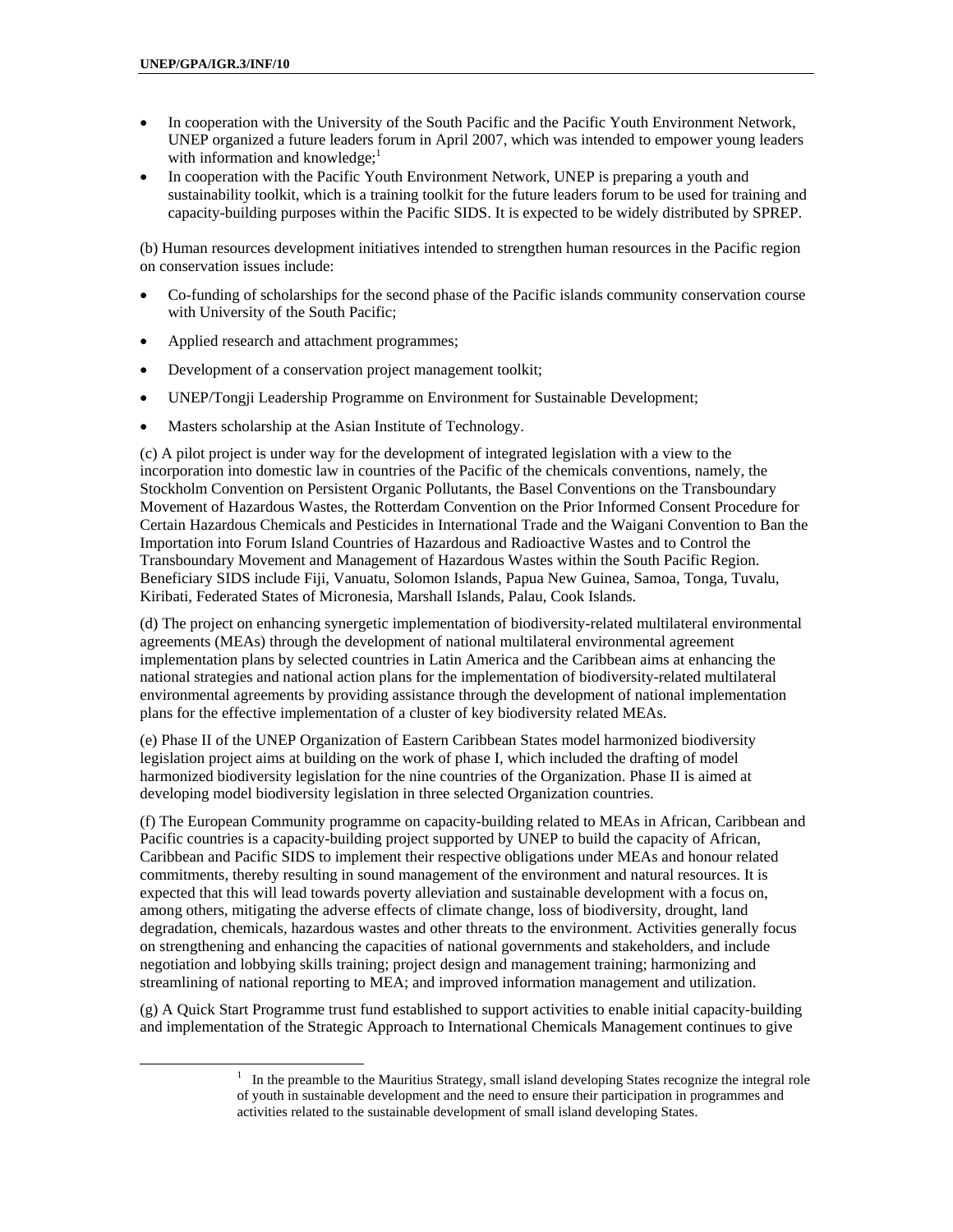priority to the urgent needs of least developed countries and SIDS. Since the Fund became operational in late 2006, the inter-agency trust fund implementation committee has, as of September 2009, approved projects for 15 small island developing State. The projects address the three Programme strategic priorities: developing or updating of national chemicals profiles; building on the work of chemicals-related international agreements and initiatives; and mainstreaming chemicals management in national development planning. The majority of projects are still under implementation, with exception of the Sao Tome & Principe, Haiti and Comoros, where the activities have been completed.

(h) The project on capacity development in geographic information systems for the land-based sources regional activity centre at the Centre for Engineering and Environmental Management of Bays and Coasts (*Centro de Ingeniería y Manejo Ambiental de Bahías y Costas – CIMAB*) in Cuba aimed to: (a) develop the institutional capabilities of the centre in the use of geographic information systems; including a well established GIS computing environment; (b) train a base of technicians and professionals in the development of GIS database and GIS use of information; (c) make GIS products available for dissemination and demonstration; (d) produce metadata catalogue of archived and new data and information, and; (e) increase the number and variety of services offered by LBS/RAC-CIMAB to CEP and member countries.

(i) Training courses on the drafting of model environmental legislation for the Caribbean SIDS and implementation of environmental treaties, finalised in 2008, were intended to support legislative drafting on environmental issues. The courses were implemented in partnership with the Faculty of Law of the University of the West Indies.

(j) A project on expedited financing for interim capacity-building measures in priority areas has been implemented in Comoros as an interim capacity-building activity for the period between the initial and the second national communications to the Framework Convention on Climate Change. It complements the activities of the phase 1 project, related to the initial communication, while forming the basis for initiation of the second national communication.

(k) A project on national capacity self-assessment for global environmental management aimed to identify country-level priorities and needs for capacity-building to address global environmental issues, in particular biological diversity, climate change, and land degradation, and the synergies between them, with the objective to catalyse domestic or externally assisted action to meet those needs in a coordinated and planned manner, had as beneficiary SIDS Saint Lucia, Cuba, Haiti, Vanuatu and Trinidad and Tobago.

(l) The project "National Capacity Self-Assessment (NCSA) for Global Environmental Management for Barbados" conducted an assessment of the national capacity to assist in protecting the global environment by effectively implementing the Rio Conventions, specifically the Framework Convention on Climate Change (UNFCCC), the Convention on Biological Diversity (UNCBD) and the Convention to Combat Drought and Desertification (UNCCD). It also contributed to the implementation of the broader National Sustainable Development Policy.

(m) Four academics from island developing countries, i.e., Mauritius and Seychelles, underwent training in two international training programmes on mainstreaming environment and sustainability in African university partnerships. The main objective of the training course was to provide an opportunity to exchange knowledge and experiences in environment and sustainable development in the higher education sector and deepen understanding of the environmental, socio-cultural and economic dynamics of sustainable development. Two training programmes were conducted, i.e., a three week exchange programme in Sweden and a two week workshop in Rhodes University, South Africa.

(n) University professors from Madagascar and Seychelles participated in the First Mainstreaming Environment and Sustainability in African Universities (MESA) International Conference with the theme Environment, Development and Climate Change in Africa: Universities Responding?, organised by UNEP and held in Nairobi in November 2008.

(o) Other environmental education and training activities in small island developing States include:

 Supporting the Faculty of Engineering at the University of Mauritius in researching sustainable technologies for composting paper waste and for providing more sustainable energy resources for Mauritius. This is part of a broader eco-campus initiative that involves the development of a general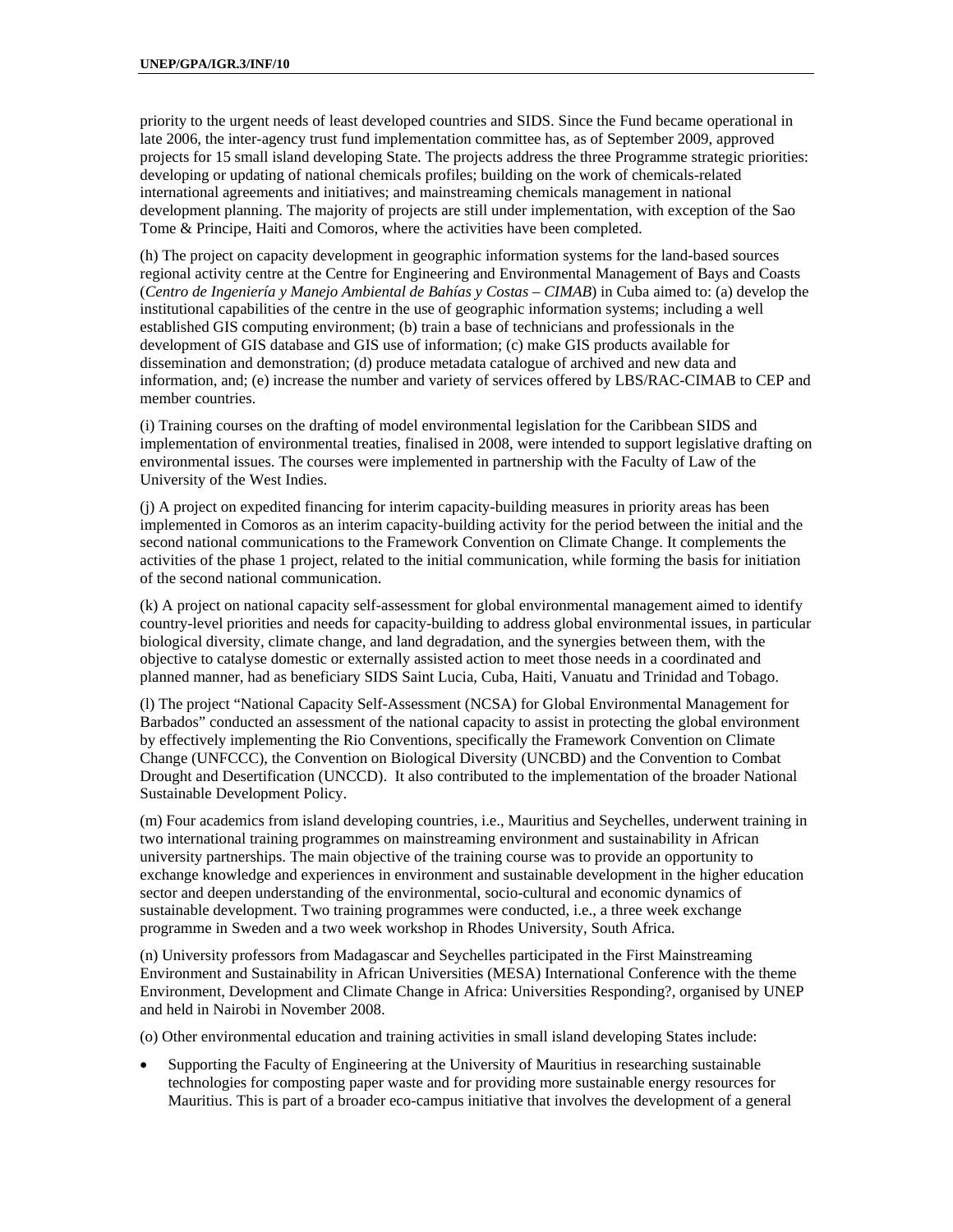environmental management module for all students, an environmental awareness campaign for students and staff and a community engagement component;

- Supporting the establishment in the University of Seychelles of a core module on the sustainable development of SIDS, which includes issues such as climate change, management of ecosystem services, sustainable fisheries management and biodiversity and tourism.
- Capacity Building for Judges in Biodiversity related issues, jointly implemented with ELI (Environmental Law Institute) in Jamaica and the Dominican Republic. Relevant training materials were being developed.
- In partnership with the University of West Indies a project for the improvement of Access to Environmental Justice in the Caribbean was implemented. Under the project the establishment and consolidation of an Expert Group on Access to Environmental Justice, including Judges, Prosecutors, General attorneys, legal officers and legal NGOs, took place. Experiences and lessons learnt were exchanged and common challenges towards improvement of access to environmental justice identified.

#### **N. Sustainable production and consumption**

(a) Mauritius was selected by UNEP as one of the pilot countries for the development of a national programme and action plan on sustainable consumption and production. A memorandum of understanding was signed between UNEP and the Ministry of Environment in May 2007 for the elaboration of the programme by July 2008. The national programme on sustainable consumption and production for Mauritius has been finalized and the implementation phase started.

(b) Establishment of a regional information Centre on Cleaner Production and Sustainable Consumption for the Caribbean, to support better access and availability of information on sustainable consumption and production.

(c) Support to the organization of regional meetings on sustainable consumption and production (SCP):

- First SCP Meeting for Caribbean Countries, as part of the sub-regional activities done in LAC in the framework of the Regional Council of Government Experts on SCP and the LAC Forum of Ministers of Environment. This included country members of the Caribbean Community (CARICOM). The subregional SCP action plan was revised and Recommendations were made to the Ministers to enhance the activities on SCP in the sub-region.
- First Training workshop on sustainable public procurement for Central America, including Cuba, Dominican Republic and Belize. An important outcome is that procurement officers and SCP focal points got better information and resources to promote the issue at national level.

#### **O.** National and regional enabling environments<sup>2</sup>

(a) The Third Conference of the Pacific Youth and Environment Network took place in early 2009 at the University of the South Pacific in Suva. It is the annual network meeting of the Pacific Youth under the UNEP Global Tunza Strategy. The Conference was organized by the UNEP Regional Office for Asia and the Pacific, in partnership with the University of the South Pacific.

(b) The Asia-Pacific civil society meeting on international environmental governance included an Asia-Pacific civil society statement for inputs to the Global Civil Society Forum. It was held in parallel with the twenty-fifth session of the UNEP Governing Council/Global Ministerial Environment Forum in Nairobi in February 2009, and organised by the UNEP Regional Office for Asia and the Pacific with support from the European Union.

(c) UNEP, through its Regional Office for Latin America and the Caribbean, provided advisory services and co-organised the CARICOM's Council for Trade and Economic Development (COTED)

 <sup>2</sup>  $\frac{2}{3}$  This thematic area of the Mauritius Strategy refers also to governance and in this sense it is linked to the UNEP medium-term strategy 2010–2013 relevant subprogramme.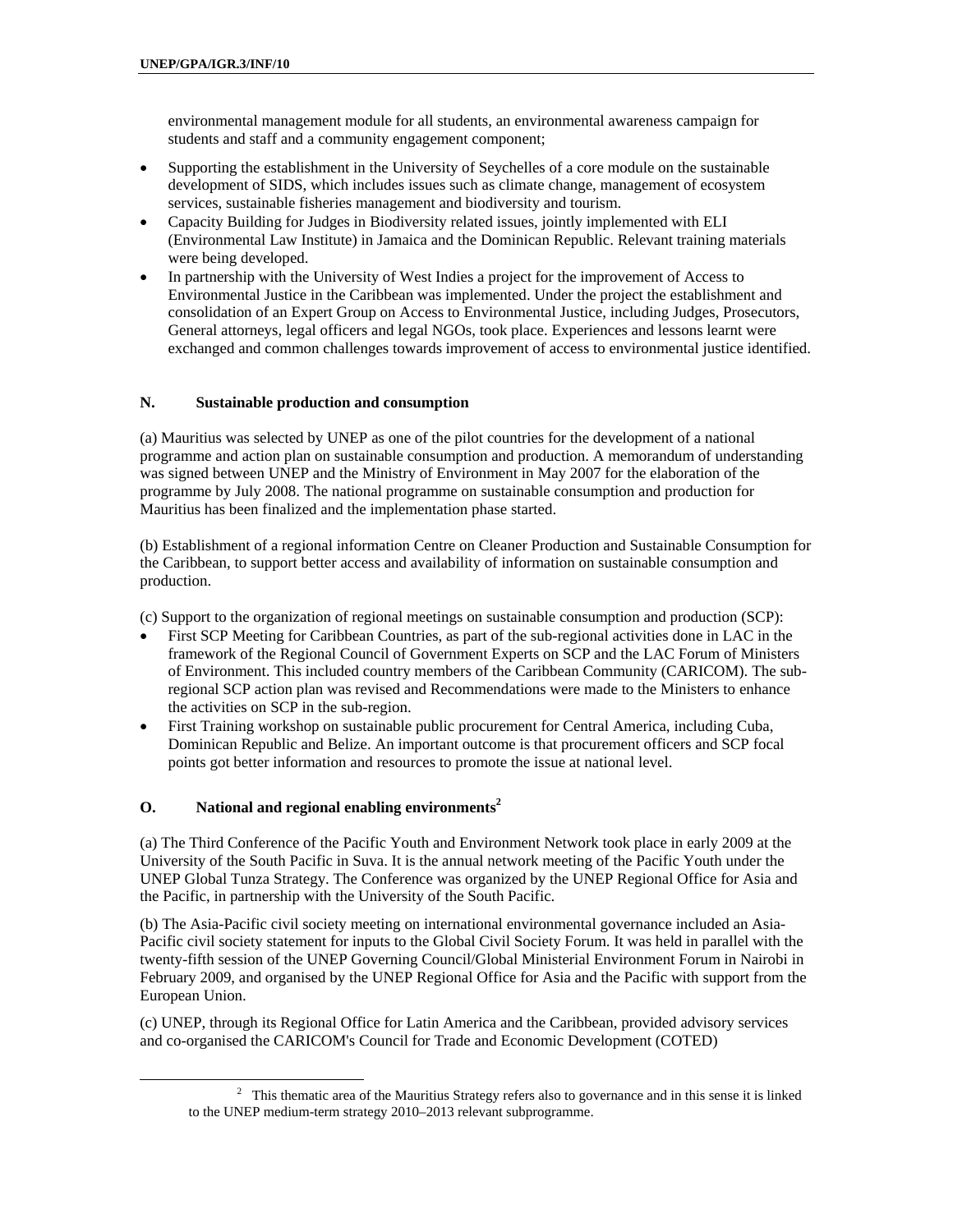[Environment] to support follow up to the COTED meeting held in April 2008 and to contribute to environmental policy formulation in the Caribbean Community.

(d) Support was provided to the Government of Suriname in the preparation of proposals for cooperation to assist the Government in formulating an environmental action plan for the country.

(e) Under the aegis of the Forum of Ministers of Environment of Latin America and the Caribbean, to which UNEP LAC Regional Office is the Secretariat, an Expert Group on Environmental Indicators for SIDS has been established. The activity is an expansion of the Indicators Project to selected Caribbean SIDS on the Latin American and Caribbean Initiative for Sustainable Development (ILAC), adopted by the Forum of Ministers and endorsed by the Johannesburg Plan of Implementation. The main objective of the group will be to monitor the implementation of ILAC.

(f) The implementation of the "Micronesia challenge" project, on sustainable finance systems for island protected area management, aims at the development and application of sustainable finance systems and policies that will provide sustainable long-term core resources for effective and adaptive conservation strategies across the three country proponents of the Micronesia Challenge, namely, Federated States of Micronesia, Palau and Marshall Islands*.*

(g) As part of the implementation of UNDP-UNEP Poverty and Environment Initiative (PEI), aimed at providing financial and technical support in order to assist countries to mainstream environmental management into poverty reduction strategies, budgeting processes and national development plans, UNEP is supporting the Dominican Republic and Haiti. The PEI impacts countries by promoting good environmental management, which results in increased well-being and livelihoods, poverty reduction, and contributes to economic growth.

#### **P. Knowledge management and information for decision-making**

(a) The "Mauritius Environment Outlook" report was produced making use of the UNEP/GEO Networks. It presents the state and trends of the environment, outlook and scenarios and policy options of the country within the framework of the implementation of the Africa Environment Information Network to build countries' capacity to establish essential data foundation and information for decision-making.

(b) Promotion and utilization of Global Environment Outlook (UNEP/GEO) tools and processes in the Pacific through the Secretariat of the Pacific Regional Environment Programme (SPREP) participation in the "Assessment of assessments" exercise, conducted within the framework of the United Nations General Assembly (resolution A/60/30) on the regular process for global reporting and assessment of the state of the marine environment including social and economic aspects.

(c) Capacity development for integrated environmental assessment was undertaken, in partnership with SPREP and the University of the South Pacific, in Papua New Guinea and Kiribati with emphasis on the generation of meaningful information for decision-making and the maximizing of policy impacts of environmental assessment and reporting.

(d) With the aim of furthering cooperation on capacity-building in the South Pacific subregion, and in line with the Bali Strategic Plan, UNEP and SPREP have implemented the following activities:

- Capacity-building in integrated environmental assessment for the South Pacific to produce a South Pacific Environment Outlook report. The assessment focuses on climate change impacts and adaptation and complements and aims to support national and regional actions set out in the 2009 programme of work of the SPREP, and the action plan for the implementation of the Pacific islands framework for action on climate change 2006–2015;
- Training courses to build the capacity of governmental and scientific institutions in mapping vulnerability to climate change and ecosystem change and risk reduction at the national and regional levels as a basis for adaptation planning, financing and cost-effective preventive actions. Beneficiary countries are SIDS in the South Pacific and Indian Ocean. Activity implemented together with the integrated environmental assessments capacity-building described above.

(e) Integrated Environmental Assessments (IEA) for the Caribbean: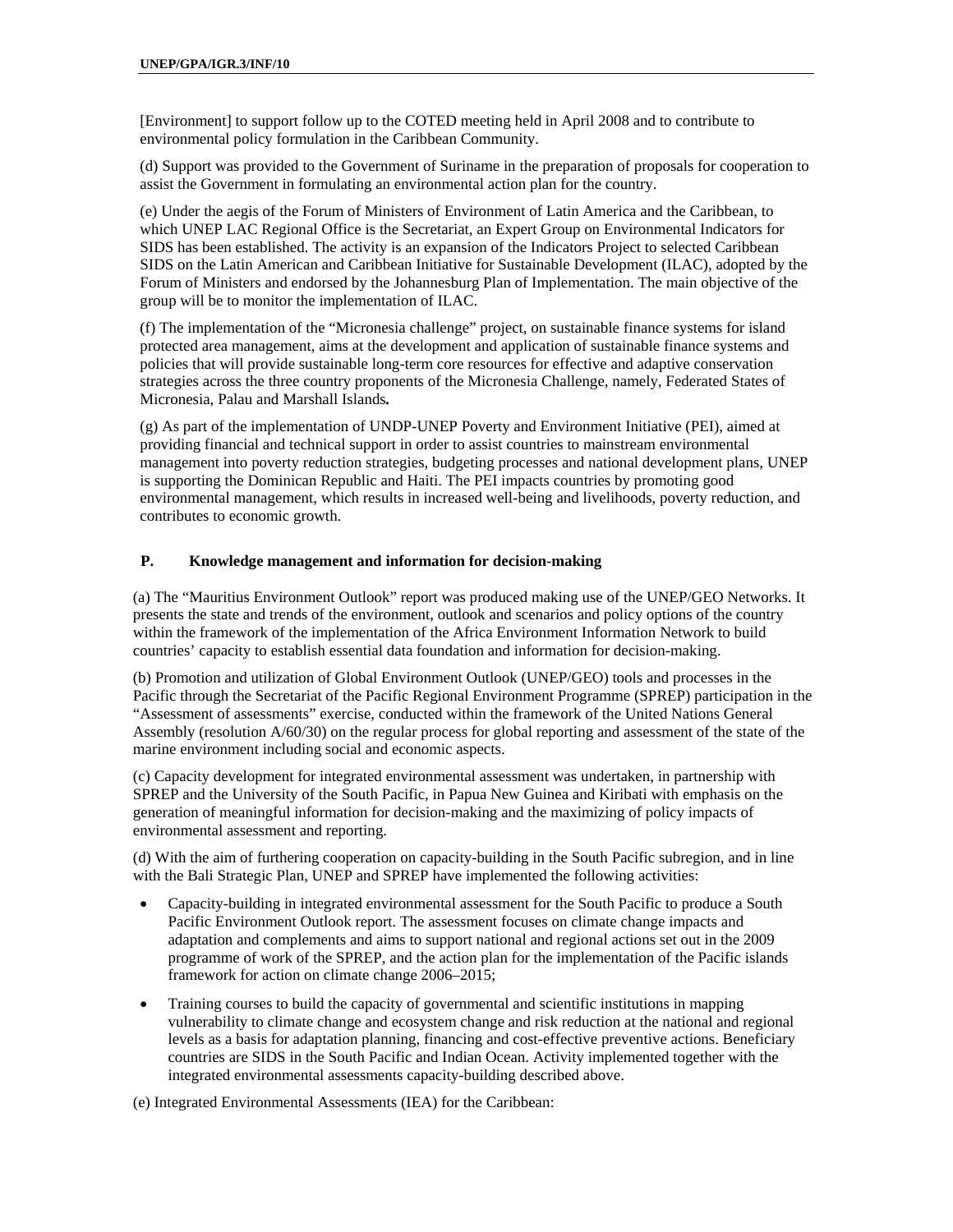- The "GEO Youth Caribbean", which is the IEA of the Caribbean undertaken by Youth using the GEO for youth approach was completed in November 2008. Active participation of more than 150 young people in fourteen different Caribbean countries took place. Training of young sustainable leaders on how to elaborate IEA was carried out. There was a sub-regional launch in Grenada followed by national launches in most participative countries, which were covered by the media. The fact also promoted increased connection between Caribbean countries' Environment Ministries and Environmental Youth Groups.
- The publication "ILAC Cuba" was being finalised as a report on the indicators of sustainable development for Cuba. This is part of the follow up to the Initiative for the Sustainable Development of Latin America and the Caribbean (ILAC) –adopted by the Forum of Ministers of Latina America and the Caribbean and endorsed in the Johannesburg Plan of Implementation.
- Integrated environmental assessments for Belize, Cuba, Haiti and the Dominican Republic using the Global Environment Outlook conceptual framework were prepared.
- Integrated environmental assessments were also completed for cities such as Georgetown and Santo Domingo, using the Global Environment Outlook for Cities approach.
- Urban environmental profiles of three cities in Cuba (Santa Clara, Holguín and Cienfuegos), using the Global Environment Outlook approach, were finalized in 2008.

(f) UNEP supported SPREP to participate in the  $8<sup>th</sup>$  Annual Collaborative Assessment Network (CAN) meeting and National Sustainable Development Strategies (NSDS) workshop in Bangkok in late 2008 and associated follow up activities. Specific objectives were to promote networking of UNEP's partner institutions in the Asia Pacific region, and to facilitate consolidated delivery on priority regional issues and initiatives.

(g) The international waters learning exchange and resource network "IW:LEARN" was established by UNEP to test the effectiveness of cross-focal area networking among a regional cluster of current and future GEF-funded projects in the wider Caribbean region to promote the integration of efforts, synergies, identification of gaps, conflicts and opportunities and support information resources to facilitate networking, knowledge-sharing and facilitated dialogue among the regional cluster of GEF-funded projects in the Wider Caribbean.

(h) UNEP supported the organisation of the Regional Meeting: Developing a Strategy for the Management of Data and Information for the Caribbean Regional Coordinating Unit Sub-programme on Assessment and Management of Environment Pollution (AMEP), (Havana, Cuba, 2007), where the information management Strategy for the AMEP sub-programme was drafted in consultation with the LBS Regional Activity Centres, and ongoing collaborative partners and short, medium and long term actions identified.

(i) The participation of Mauritius and Madagascar in the Southern Africa regional workshop on Better Air Quality in Cities was supported by UNEP in 2008. The main outcome of the workshop was the Lusaka Agreement (2008) - Southern African Development Community (SADC) Regional Policy Framework on Air Pollution. The framework outlines actions to be taken in key areas to reduce air pollution in the region leading to sustainable development and the avoidance of the socio-economic costs of air pollution impacts on the people and the environment. These areas cover multilateral cooperation; transport; industry; open burning; indoor air pollution; national environmental governance; public awareness; and research, development and capacity building.

(j) In cooperation with the Indian Ocean Commission, UNEP/DEPI Freshwater and Marine Branch promoted the SIDS AIMS region website in initial countries (Mauritius, Seychelles, Comoros and Madagascar) and establishing focal point collaborators, formats for standard material (project and programme development, technical specifications, country profile data), with hyperlinks to technical information, news and comment to ensure its sustainability. The project built upon the work and materials developed by the Clearinghouse Mechanism of the Nairobi Convention. One of the activities under the initiative was a regional workshop in early 2010 to launch the website and conduct training for the national focal points and the contributors.

(k) Preparation of "Water vulnerability to Environmental Change in the Pacific" report using scientifically credible information to support sound policy making on integrated water resource management at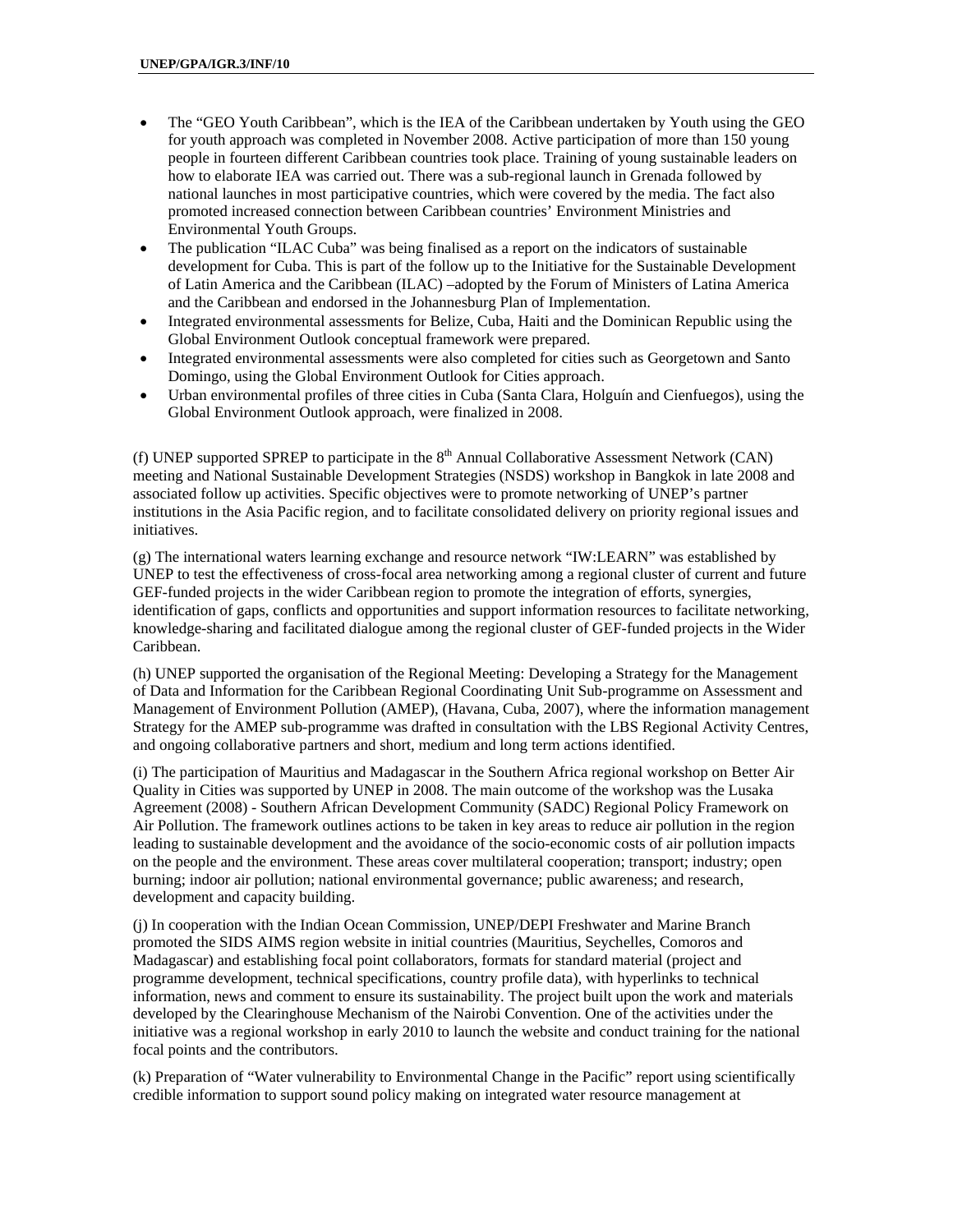subregional and national levels, with special attention to the needs of achieving relevant Millennium Development Goals (MDGs),

#### **Q. South-South cooperation**

(a) South-South cooperation between Caribbean SIDS and Latin American countries is being used as an instrument for sharing experiences and transferring technologies in support of the attainment of the goals outlined in the Barbados Programme of Action and the Mauritius Strategy. This modality of cooperation is currently taking place within the context of the UNEP Caribbean SIDS programme in the areas of renewable energy technologies, land degradation, water resources with special emphasis on the management of coastal aquifers, biosafety, trade and environment, climate change and disaster management. To oversee this South-South cooperation, the Forum of Ministers of Environment of Latin America and the Caribbean, for which the UNEP Regional Office for Latin America and the Caribbean (ROLAC) is the Secretariat, has established a ministerial support group chaired by the Government of Chile. ROLAC has also held a series of consultations with the Ministers of Environment of Cuba, the Dominican Republic and Haiti to explore the possibility of establishing South-South cooperation mechanisms that would support the three SIDS´ capacity-building projects in common priority areas.

## **III. UNEP support to SIDS in the Mauritius + 5 process**

10. UNEP supported the preparatory processes for the High-level Meeting on the Review of the Implementation of the Mauritius Strategy (Mauritius  $+ 5$ ), which took place during the  $65<sup>th</sup>$  session of the UN General Assembly in September 2010. In this framework support was provided in the preparation of national and regional assessment reports and other global documents, as well as national, regional and interregional preparatory meetings. Input was also provided to publications on "SIDS-SIDS Success Cooperation Stories".

## **IV. UNEP support to SIDS in the preparatory process for Rio + 20**

11. In collaboration with the UNDESA SIDS Unit and the Inter-Agency Consultative Group on SIDS, UNEP facilitated the organisation of three SIDS subregional preparatory meetings for Rio+20 and discussion therein of a draft –then under preparation- of a SIDS-focused Green Economy paper, as follows:

- Caribbean region: 20 June 2011, Georgetown, Guyana;
- AIMS (Atlantic, Indian Ocean, Mediterranean and South China Seas) region: 7 8 July 2011, Victoria, Seychelles;
- Pacific region: 21-22 July 2011, Apia, Samoa.

12. Following these meetings the New York-based SIDS delegations prepared a consolidated SIDS position text, which was reviewed and finalised at an Inter-regional Preparatory Meeting, whose organization was supported by the UNDESA SIDS Unit and UNEP. The meeting took place in New York on 1st September 2011 with the objective to provide an opportunity for member States of the AOSIS (Association of Small Island States) to coordinate positions and strategies in preparation for the global negotiation process, with a view to ensuring that the unique perspectives, priorities and concerns of SIDS are effectively highlighted and reflected throughout the Rio+20 preparatory process and in its final outcome. The meeting was also an affirmation of the outcome of the Mauritius + 5 Review held in 2010. The outcome of the meeting was a draft SIDS position text that was fine tuned and fed into the G77 and China Rio + 20 position paper, after being endorsed at the Ministerial level at the SIDS Interregional Preparatory Meeting held in New York on 24 September 2011. This initiative also aimed at supporting the review of ways to enhance the effectiveness, coherence and coordination of the UN system support for SIDS, as requested by the SIDS in the Mauritius  $+ 5$  Outcome.

13. It is to be noted that UNEP´s participation in the Interagency Consultative Group on SIDS (ICG), under the lead and coordination of the UN DESA SIDS Unit, is creating higher efficiency in the implementation